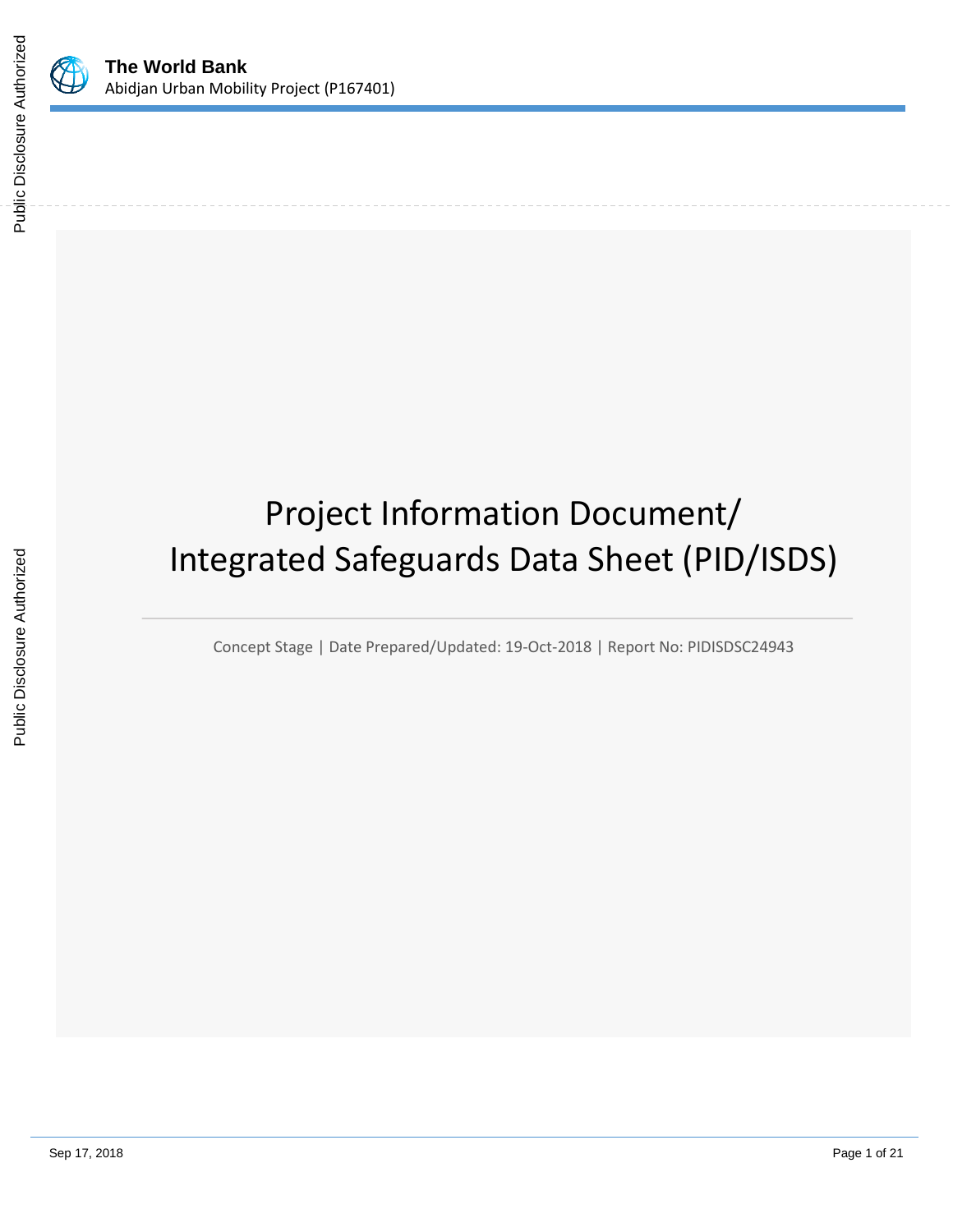

# **BASIC INFORMATION**

### **A. Basic Project Data**

| Country<br>Cote d'Ivoire                                           | Project ID<br>P167401                                  | Parent Project ID (if any)                          | Project Name<br>Abidjan Urban Mobility<br>Project (P167401)           |
|--------------------------------------------------------------------|--------------------------------------------------------|-----------------------------------------------------|-----------------------------------------------------------------------|
| Region<br>AFRICA                                                   | <b>Estimated Appraisal Date</b><br>Jun 03, 2019        | <b>Estimated Board Date</b><br>Jun 28, 2019         | Practice Area (Lead)<br><b>Transport &amp; Digital</b><br>Development |
| <b>Financing Instrument</b><br><b>Investment Project Financing</b> | Borrower(s)<br>THE REPUBLIC OF COTE<br><b>D'IVOIRE</b> | <b>Implementing Agency</b><br>Ministry of Transport |                                                                       |

#### **Proposed Development Objective(s)**

The Project Development Objective is to improve accessibility to opportunities and to increase efficiency of the public transport system along the Yopougon-Bingerville corridor and its feeder lines in Abidjan.

#### **PROJECT FINANCING DATA (US\$, Millions)**

# **SUMMARY**

| <b>Total Project Cost</b> | 350.00 |
|---------------------------|--------|
| <b>Total Financing</b>    | 300.00 |
| of which IBRD/IDA         | 300.00 |
| <b>Financing Gap</b>      | 50.00  |

#### DETAILS

#### **World Bank Group Financing**

| International Development Association (IDA) | 300.00 |
|---------------------------------------------|--------|
| <b>IDA Credit</b>                           | 300.00 |

Environmental Assessment Category **Concept Review Decision** 

A - Full Assessment Track II-The review did authorize the preparation to continue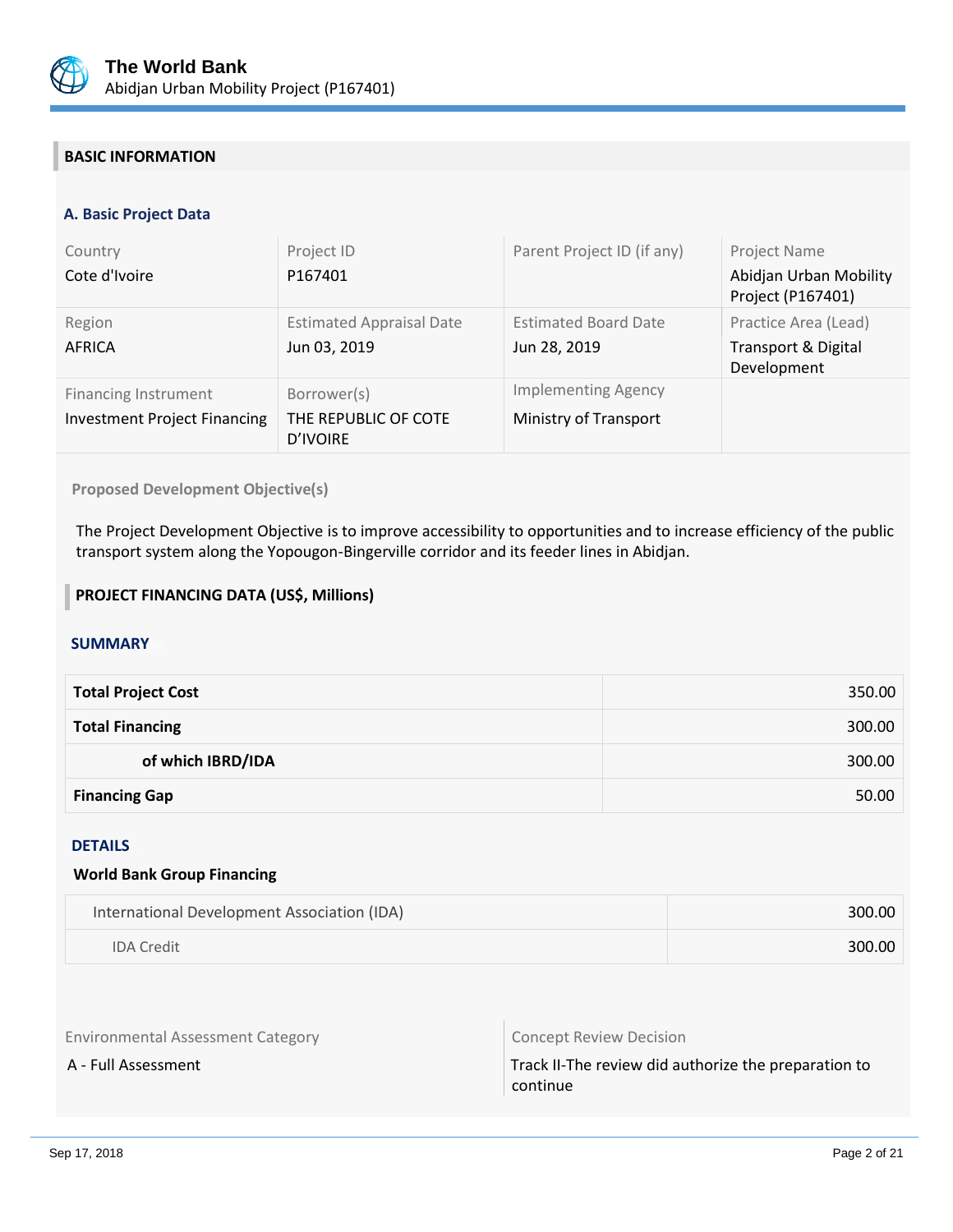

Other Decision (as needed)

#### **B. Introduction and Context**

#### Country Context

Côte d'Ivoire is in the midst of a healthy recovery from a decade-long civil war. The country is the largest economy in francophone Sub-Saharan Africa, and the third-largest in West Africa, with a population of 24.3 million and a gross domestic product (GDP) of US\$39.91 billion in 2017. Since resumption of political stability at the end of 2011, the country has grown at an average rate of 8.9 percent per year and achieved macroeconomic stability, with inflation held below 3 percent. Growth is expected to continue at a rate above 7 percent per year through 2019, reflecting buoyant domestic demand, steady foreign direct investment (FDI), and continued public spending, particularly on transport, information and communication technology (ICT), and energy infrastructure. The economy however remains vulnerable to external shocks, especially the volatility in the prices of the country's main export commodities (that is, cocoa, cashew nuts, palm oil, and cotton) and climatic changes, as well as, to political uncertainty, especially in the preparation of the next Presidential elections scheduled in 2020.

The country is one of the most urbanized countries in Sub-Saharan Africa. More than a half—56 percent—of the Côte d'Ivoire's population lives in urban centers, with urbanization increasing at a high rate of 5 percent yearly, albeit with high spatial disparity between the Greater Abidjan Agglomeration (GAA) and other cities. The GAA is home to approximately 5.4 million people, representing 42 percent of the country's urban population. The GAA, covers 19 municipal jurisdictions, of which 13 are under the Autonomous District of Abidjan (DAA) and the remaining six are surrounding municipalities<sup>1</sup>. It is the country's main economic hub, contributing approximately 60% of its GDP (implying an average GDP per capita 40% higher than the rest of the country), 80 % of formal employment, and 90 % of formal enterprises. The GAA is expected to play a crucial role in the future economic growth of Cote d'Ivoire and in the achievement of national objective of becoming a middle-income country by 2035.

Urbanization process does matter for Côte d'Ivoire economic development. However, GAA needs a structural transformation to increase the role of urbanization in the country economic performance. Although the agglomeration contributes to country economic development, its contribution has not yet been optimal because of several inefficiencies: low economic density, weak human capital, poor space organization and high transport costs<sup>2</sup>. These inefficiencies are visible through negative externalities such as pollution, congestion, poor housing, traffic-related accidents and poverty. These challenges will not disappear, at the contrary, as urban concentration is closely linked to economic development and GAA is expected to growth further, reaching over 10 million habitants by 2040. Economic theory suggests that the link between urbanization and economic performance is through the interaction between three factors: scale economies, factor mobility, and reduction in transport costs. Urban mobility became hence very important

 $1$  The GAA covers the metropolitan area of Abidjan and consists of 19 municipal jurisdictions, of which 13 are under the DAA (Abobo, Adjamé, Anyama, Attécoubé, Bingerville, Cocody, Koumassi, Marcory, Plateau, Port-Bouët, Songon, Treichville, and Yopougon) and 6 are surrounding municipalities (Grand-Bassam, Bonoua, Alépé, Azaguié, Dabou, and Jacqueville).

<sup>2</sup> World Bank. (2015). *Cote d'Ivoire Urbanization Review*. Washington, D.C., June 12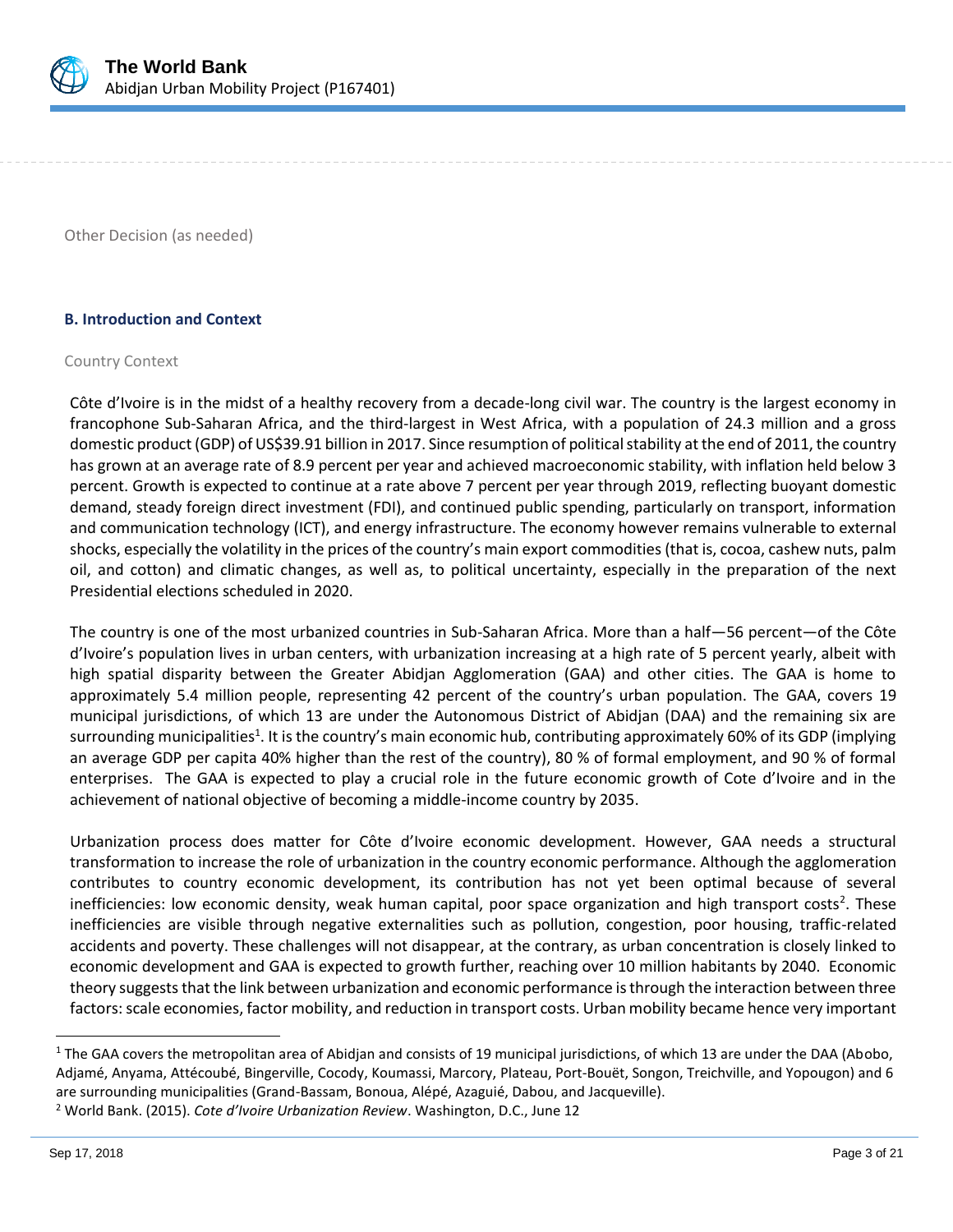

in that context, as the emergence and development of agglomeration effects is closely linked to the city's capacity to reduce distances and encourage linkages.

#### Sectoral and Institutional Context

Despite significant public investments in road infrastructure in recent years, Abidjan continues to suffer from slow, expensive and unreliable urban transport. Urban mobility became a major challenge in the city that faces unprecedent problems of congestion and its consequences (economic losses, pollution, etc.). The population growth of Abidjan and its economic development have a significant influence on the demand for transport and this trend is reinforced by the lack of urban planning and governance capacities which have resulted in the development of dense neighborhoods that are not sufficiently connected to the main centers of economic activity. The current public transport supply is marked by informality, lack of coordination, obsolescence, inadequacy and shortage of personnel who can operate and manage a more effective system. Those weaknesses are major obstacle to growth. For the city to continue to grow sustainably, it will need to provide reliable access to jobs and services for its population.

Work and business activities are concentrated in the center of the city (Plateau, Adjamé, Cocody)<sup>3</sup>, with far fewer jobs in the periphery. The inhabitants of the densest and poorest neighborhoods (Yopougon and Abobo) can access only a small share of the labor market within a reasonable commuting time<sup>4</sup>, they have to travel significant distances to reach these opportunities and at peak times. As a consequence, Abidjan is losing out on the potential agglomeration benefits that come from a unified labor market.<sup>5</sup> In addition, the ageing of the artisanal urban transport fleet (taxis and minibuses) and its lack of maintenance represent major environmental, public health, and road safety problems. With an average age of 16 years, the fleet of vehicles of the small-scale, informal public transport is indeed old and particularly polluting<sup>6</sup>.

Today, a large share of Abidjan's population walks or uses the informal public transport system. 41% (or 5.7 million) of the 13.6 million daily trips in Abidjan take place on foot. In poorer areas such as Yopougon and Abobo, the modal share of walking can increase up to 60%, because of the poor transport infrastructure and the unaffordability of the public transport system for low-income households, reflecting the inefficient mobility towards the municipalities with higher job opportunities. For the motorized trips, the largest share of trips is dependent on public transport<sup>7</sup>, which accounts for 81% of all motorized trips. The latter is provided by two different types of operators: service providers operating and organized within a formal framework of contractual agreements and service providers that operate more flexible routes, subject to compliance with certain conditions (such as registration and payment of a fee). The first type of service is provided primarily by the SOTRA (Société des Transports Abidjanais), with approximately 600 buses operating on 68 lines. In addition, lagoon ferries are operated by contractually formalized services provided by SOTRA and two private operators (STL and Citrans) – with a total of 30 to 40 boats. The rest of transport services in Abidjan are provided by the informal sector comprising minibuses (gbakas) – about 5,500 vehicles; municipal taxis (woro-woro) – about 12,000 vehicles; and other taxis – about 11,300 vehicles. Private vehicles account for just 1.5M (or 11%) of the daily trips. According to the latest household survey (2013) the percentage of households owning a car stands only at 8.9% in Abidjan.

<sup>&</sup>lt;sup>3</sup> About half of all jobs and schools are located in the districts of Yopougon, Adjamé, Abobo and Cocody

<sup>4</sup> Commutes to work and school account for around 90 percent of passenger's trips in Abidjan

<sup>5</sup> World Bank. (2015). *Cote d'Ivoire Urbanization Review*. Washington, D.C., June 12.

<sup>6</sup> Schéma Directeur d'Urbanisme du Grand Abidjan (SDUGA), March 2015

<sup>&</sup>lt;sup>7</sup> Public transportation includes regular, continuing shared-ride surface transportation services that are open to the general public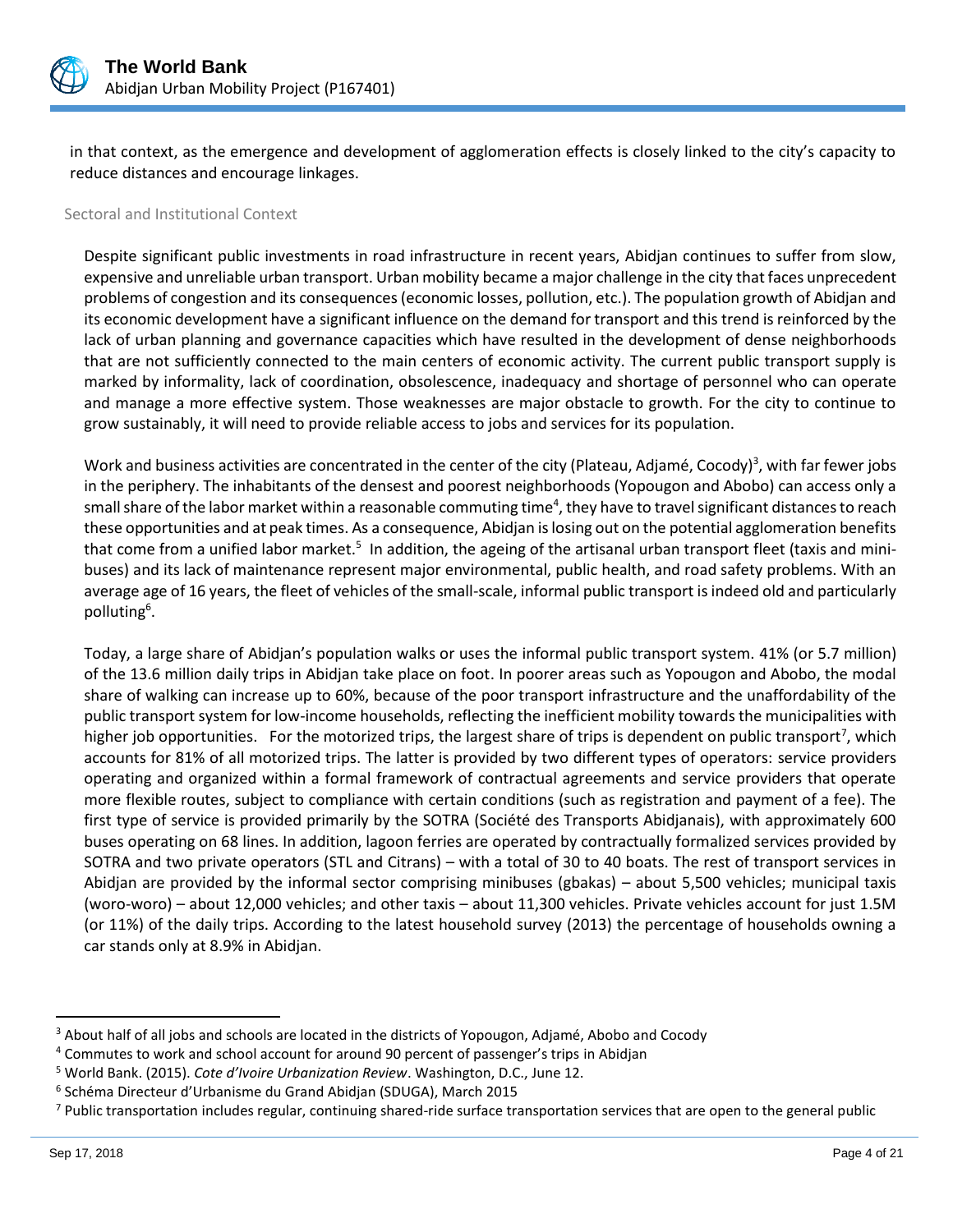

| <b>Shared Taxis (woro-woro)</b><br>12 000 vehicles, 21%<br>Minibus (gbakas)<br>5 500 vehicles, 16% |                                                    |                       | <b>Walking</b><br>Private Vehicles<br>Public Transportation (Formal means in<br>lighter blue) |
|----------------------------------------------------------------------------------------------------|----------------------------------------------------|-----------------------|-----------------------------------------------------------------------------------------------|
|                                                                                                    |                                                    | Walking, 42%          |                                                                                               |
| SOTRA buses &<br>Lagoon ferries<br>600 buses operate on<br>68 lines, along with                    | Taxis (metered<br>taxis)<br>11 300<br>vehicles, 4% | Private Vehicles, 11% |                                                                                               |

*Figure 1: Modal Split of Abidjan's 13.6 million trips per day*

As part of the search for efficient and sustainable solutions to solve Abidjan's mobility problems, the public authorities, through the Greater Abidjan Urban Master Plan (SDUGA), have chosen to promote mass transit systems to link the densest areas with business neighborhoods. Two major structuring axes have been identified in the SDUGA for the construction of priority lines of exclusive right-of-way public transport by 2025. These are the North-South and East-West axes of the Abidjan urban area, serving large population basins in dense areas of Abobo and Yopougon linking them to the main employment centers of the Plateau, Adjamé, and the port and industrial zone. The two axes identified in the SDUGA are presented in the figure below.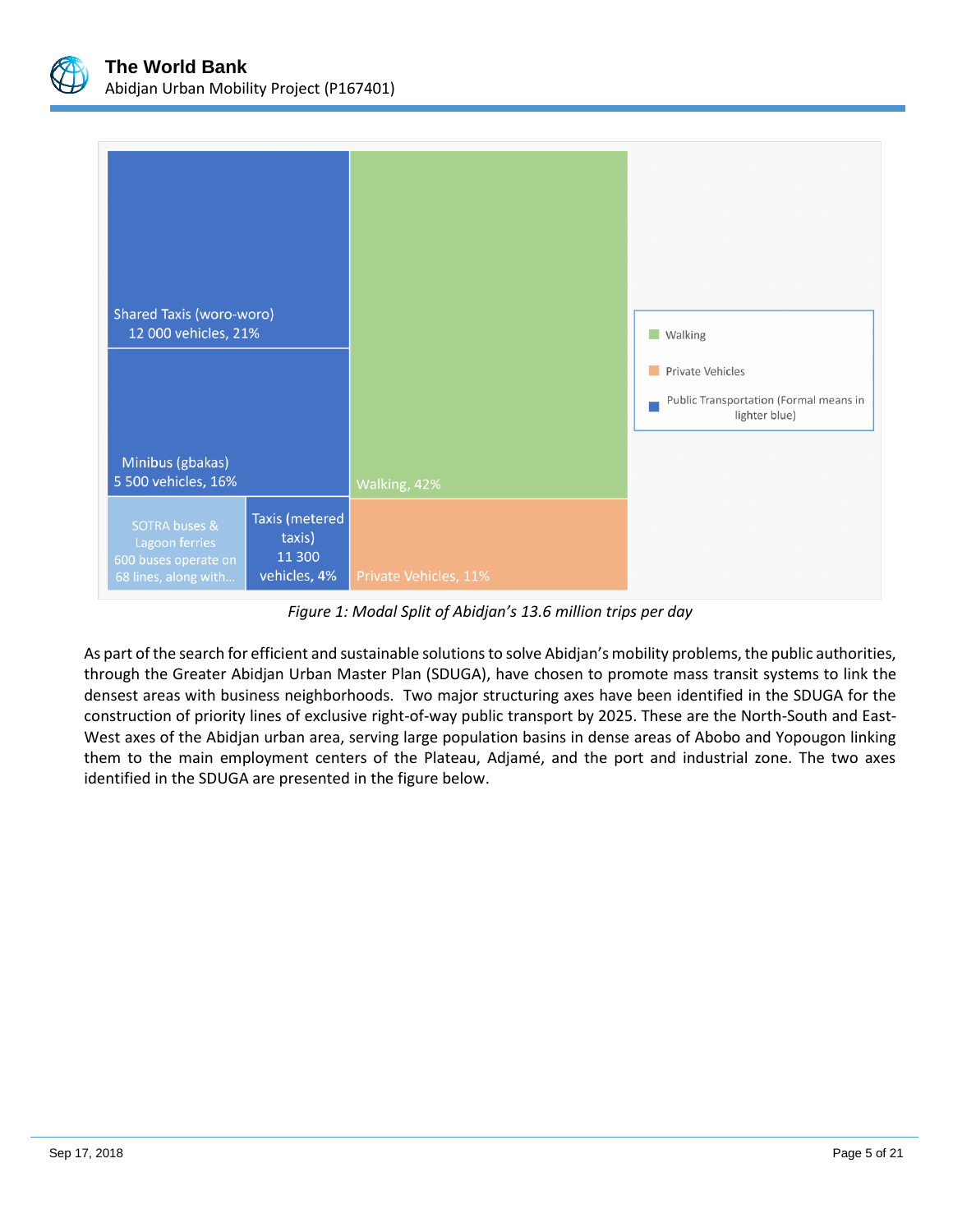

*Figure 2: Population density and planned mass transit lines; Source: SDUGA*

The SDUGA has received great support from private and public stakeholders within the country and from donors, who have committed funding to several mobility projects in Abidjan: The Metro Line 1 North-South project is financed by the French Treasury for EUR1.5 billion (studies that will enable the operator to make a binding offer are under preparation; a first phase is expected to be launched in 2022 and the second and last in 2023); while various transport infrastructure in the city are receiving the support from MCC (\$300 million), JICA and AfDB (\$700 million). The WBG has also been involved with the Greater Abidjan Port City Integration Project (\$400 million), approved in June 2018. All these interventions underline not only the priority given to urban mobility in Côte d'Ivoire but also the need to coordinate and harmonize them for the success of the proposed operation that will support the development of the East-West Axis through the BRT project.

Finally, the Government's plans for transforming urban transport cannot be complete without ensuring that the skill set of operators are brought up standards and reinforced. The absence of appropriate training and support service, including for the informal sector, the returns to all other inputs and strategies will be much lower than what can be expected.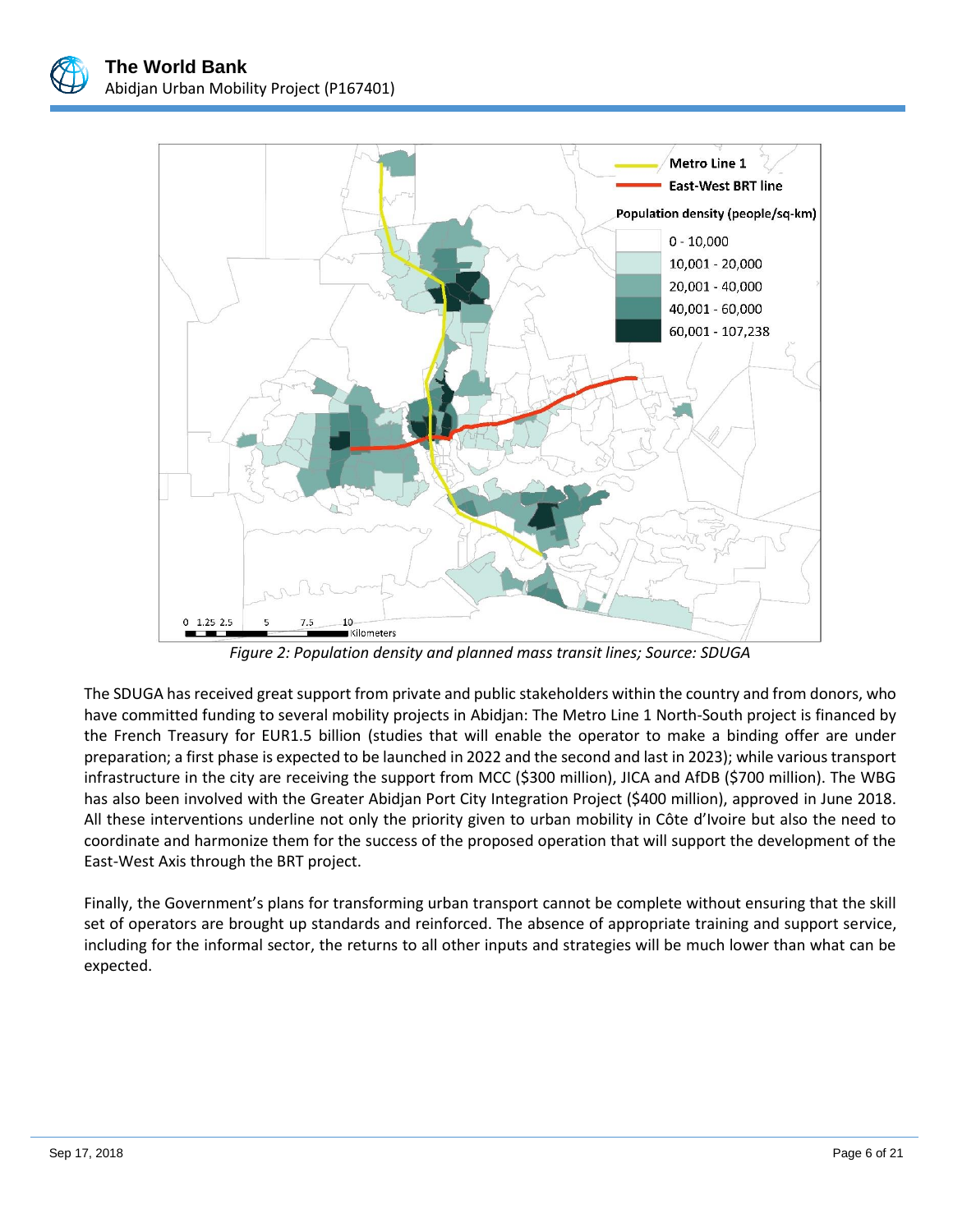

#### Relationship to CPF

The Abidjan Mobility Project is aligned with the World Bank Group (WBG) FY16–FY19 Country Partnership Framework (CPF)<sup>8</sup> for Côte d'Ivoire and the recently approved Performance and Learning Review (PLR)<sup>9</sup>. To achieve its 10 objectives, the CPF comprises three focus areas of intervention: (a) accelerating sustainable private sector‐led growth; (b) building human capital for economic development and social cohesion; and (c) strengthening public financial management (FM) and accountability; as well as two cross-cutting themes: (a) governance and (b) spatial inequality. The proposed project is linked to the first focus area by directly contributing to one of its four objectives, namely Objective 2: strengthen economic infrastructure especially in transport, as well as by addressing the spatial inequality cross-cutting theme within the GAA. In addition, the project responds to the CPF through leveraging synergies between activities focused on urban transport infrastructure development, urban planning and services delivery, and capacity building activities on urban mobility for both the public and private sectors. The following specific aspects of the project are in direct alignment with the CPF: the proposed PPP structure of BRT line (Focus Area 1 – Objective 2), the provisions toward women and vulnerable population groups (Cross-Cutting theme 1), the support for the modernization and professionalization of the small-scale transport sector (Focus Area 2 – Objective 5), gender, climate change and road safety provisions (Cross-Cutting theme 1) as well as the main components A and B (Focus Area 1 – Objective 2).

To strengthen the WBG's efforts towards poverty reduction and shared prosperity, and in response to recent developments in the country, the PLR of May 2018 proposes further emphasis on addressing inclusion and limited economic opportunities, particularly gender, productive jobs and governance. It stresses the urgent needs to addressing the lingering structural drivers of fragility in the country including land management, and jobs creation for disenfranchised youth through the use of the MFD approach to crowd in private investment and make the most of limited public resources.

The proposed project is also aligned with the 2016–2020 National Development Plan (PND) and city-level priorities. The PND has set as a priority the strengthening of the competitiveness of urban economies to drive national growth, promote private sector-led development, and improve competitiveness. It highlights the overarching objectives: (a) reinforcing the quality of institutions and governance; (b) accelerating the development of human capital and social welfare; and (c) accelerating the structural change of the economy. The proposed project will directly contribute to achieving these objectives through (a) leveraging private development and financing of infrastructure through the proposed PPP for the BRT line and (b) facilitating efficient and sustainable mobility of people in GAA and job accessibility. Through its various activities, the project aims to facilitate long-term, efficient urban mobility and is expected to contribute to its increased competitiveness.

The proposed project will contribute to the WBG's twin goals of ending extreme poverty and promoting shared prosperity. The national household survey indicates that Abidjan and its surrounding area has a poverty rate of 22.7 percent. The proposed project investments will focus on one of the poorest area of Abidjan (Yopougon) and hence will benefit the urban mobility of the poorest.

The proposed project will leverage existing WBG engagements in the country. To achieve maximum impact in implementing the Government's strategy, the project will complement ongoing activities focused on (a) urban planning, infrastructure rehabilitation and access to basic services in Abidjan through the Greater Abidjan Port-City Integration Project (P159697) and the Côte d'Ivoire Infrastructure Renewal Project (Projet de Renaissance des Infrastructures de Côte d'Ivoire; PRICI; P124715) and (b) the Transport Sector Modernization and Corridor Trade

<sup>8</sup> World Bank Group (WBG) FY16–FY19 Country Partnership Framework (CPF)13 for Côte d'Ivoire Report No. 96515-CI

<sup>9</sup> https://hubs.worldbank.org/docs/ImageBank/Pages/DocProfile.aspx?nodeid=29834408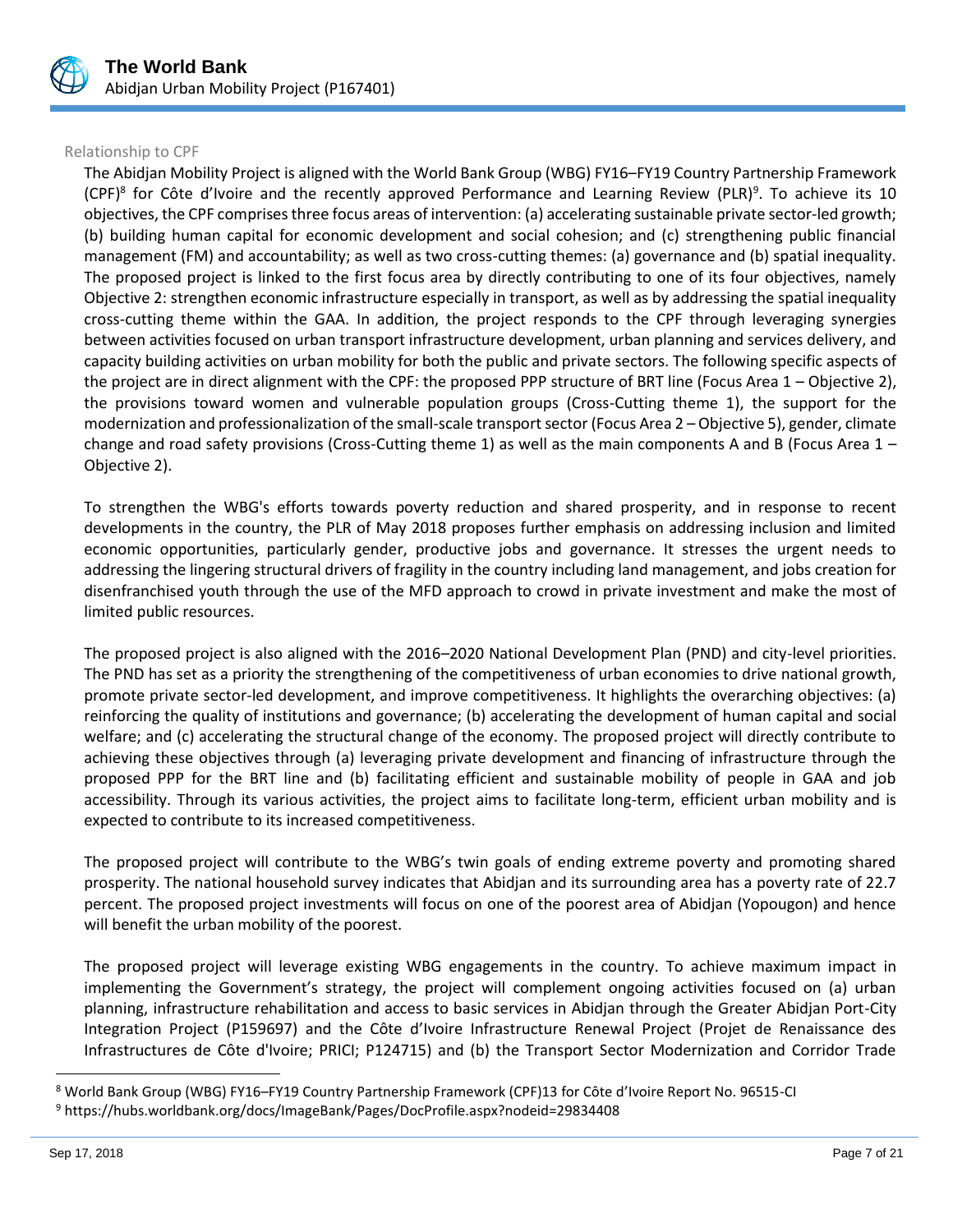

Facilitation Project (PAMOSET; P156900). The present project is explicitly anticipated in the Greater Abidjan Port-City Integration Project, where in *Sub-Component A2. Promotion of inclusive and sustainable urban mobility* there has been an allocation of US\$5 million for the feasibility study and detailed preliminary design of a pilot BRT corridor on the Yopougon-Bingerville axis as well as provisions for supporting the capacity of an Urban Transport Authority in Greater Abidjan (currently under creation) and for the development of a multi-modal transport plan for Abidjan.

# **Maximizing Finance for Development**

The proposed operation will enhance the Maximizing Finance for Development (MFD) approach, by exploring options for private sector participation, especially for revenue-generating activities such as the BRT line and the fleet renewal.<sup>10</sup> There is a long tradition of PPPs in Côte d'Ivoire, including for urban infrastructure, that indicates that such an approach can be implemented without too much difficulties.

# *Côte d'Ivoire: A long tradition of private involvement in urban infrastructure*

The total recorded private sector participation in infrastructure in the last 24 years (1990–2014) in Côte d'Ivoire saw 19 projects for a total investment amount of US\$4 billion. Private participation was largest in the telecom sector, followed by transport and energy. The country has a long history of PPPs, precedents include management contracts, leasings, concessions, and Build Own Operate (BOO) and Build Operate Transfer (BOT) arrangements. The Water Distribution Company (SODECI) has been a privately-operated PPP for over 30 years (first PPP) and is now an affiliate of Saur, the French water company. In 1990, the national power company was given over to a privately-operated management contractor. Additionally, there are two privately owned power plants. Ivorian Company for Electricity Production (CIPREL) (360 MW) is majority owned by Bouygues, the large French construction group. Azito (280 MW) is majority owned by Globeleq, the power subsidiary of Deposits and Consignments Fund (CDC)/Actis of the United Kingdom which was a beneficiary of IDA's first-ever Partial Risk Guarantee in Sub-Saharan Africa. Both these plants have been in operation since 2000 and require capacity extension. Azito was originally funded by IFC, which is considering offering further support to it. Bouygues constructed the third Abidjan toll bridge, which was procured as a PPP with support from the AfDB and Multilateral Investment Guarantee Agency (MIGA). Bouygues is presently expanding the Foxtrot offshore gas field to provide additional gas for electricity and is supported by an IDA PRG.

Private sector involvement will be complemented by public intervention that is justified due to the public good nature of transport. The use of IDA resources will however be limited to bridging the funding gap, so long as it is demonstrated that (i) the activity is economically viable and fiscally and commercially sustainable; (ii) it provides value for money; (iii) its allocation of risks is transparent; and (iv) it is designed to ensure environmental and social sustainability.

In addition to IDA public loans WBG could deploy other financing instruments to Maximize Finance for Development and to de-risk private investment such as IFC debt and commercial debt mobilization, MIGA guarantees and IDA PSW mechanisms, including blended finance and credit enhancement. Such an approach will help minimize the use of scarce IDA resources and leverage other sources of funding.

#### **Climate change and resilience building**

 $10$  For the BRT project, a feasibility study is under way and support from the Global Infrastructure Fund (GIF) was requested to structure an optimal PPP deal that maximizes value for money by leveraging the private sector's operational and commercial knowhow and technical and innovation capabilities.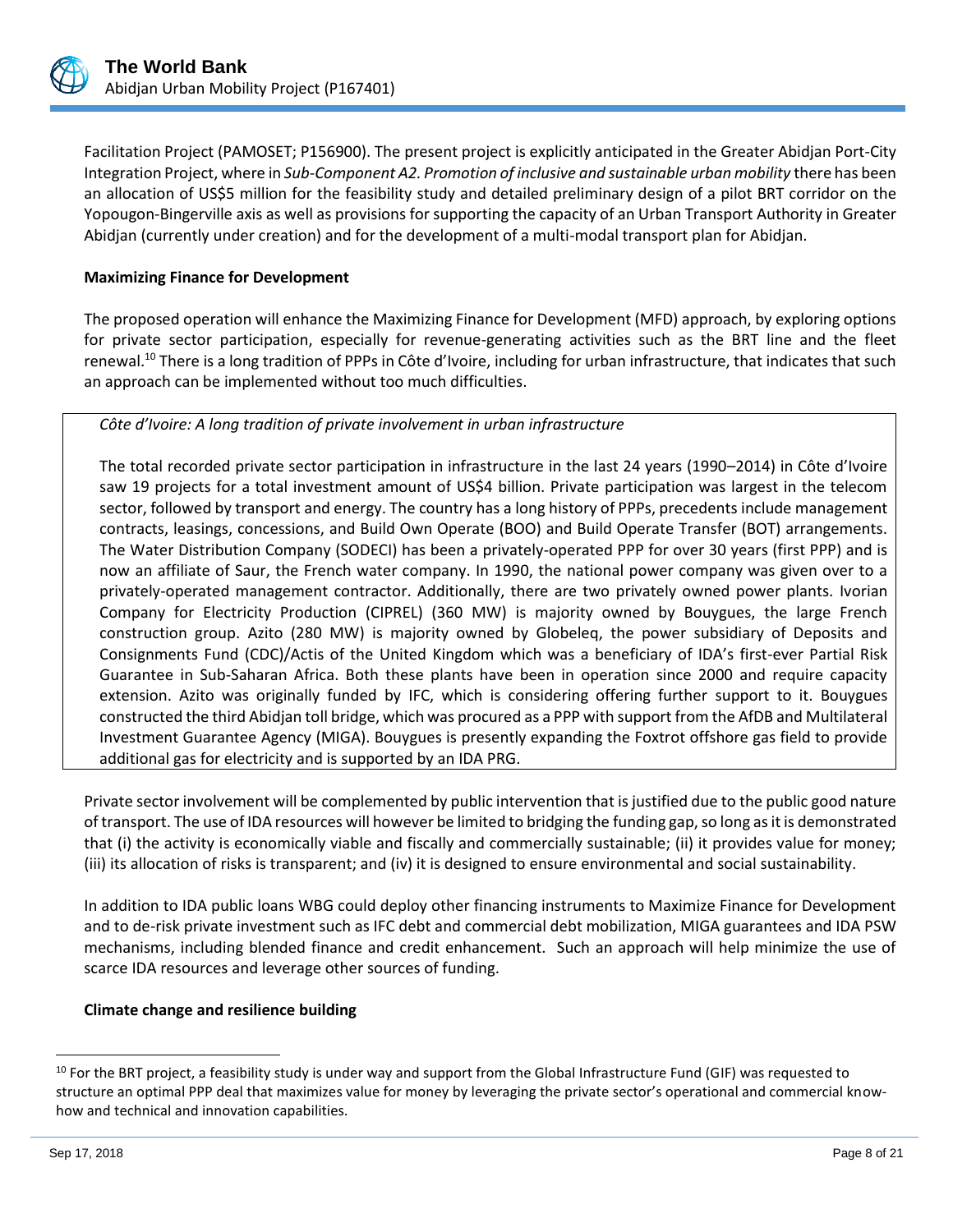

# *The impacts of climate change in Cote d'Ivoire*

The consequences of climate change are a key concern for the country<sup>11</sup>. Côte d'Ivoire's urban populations are increasingly exposed to flood-related material and social losses. Côte d'Ivoire is also highly vulnerable to climate risks, ranking the 147<sup>th</sup> least resilient nation of 169 countries. Based on the Intergovernmental Panel on Climate Change (IPCC) estimates, climate change could reduce GDP by 2% to 4% across Africa by 2040 and by 10% to 25% by 2100. For Côte d'Ivoire, this would correspond to a loss of some CFAF 380 to 770 billion. These losses would be borne by the agricultural sector, human capital, and infrastructures and could plunge 2% to 6% more households into extreme poverty by 2030. In Côte d'Ivoire, that would amount to nearly one million more people in a situation of extreme poverty (living on less than \$1.90 per day), in addition to the six million poor in the country today.

The proposed project will support the development of a modern cost-effective infrastructure that will reduce GHG emissions, in line with the country's commitment to the Paris agreement. Reductions in GHG emissions and local pollutant emissions are expected from (i) modal shift and clean bus technologies for the BRT line and (ii) the fleet renewal of taxis and Gbakas. Initial estimates indicate the high potential of direct GHG savings from both components. A thorough assessment of GHG and local pollutants emissions reduction will be conducted during Project preparation.

The project will also contribute indirectly to GHG saving. By promoting the use of public transport, and reducing commuting time, it will limit the use of private motorized vehicles, which are a main source of pollution. This benefit will even be magnified through the expected decline in congestion. In African cities where motorization rate is still low, successful implementation of mass transit corridors as part of a comprehensive urban mobility strategy could help maintain a low level of motorization as it will offer an early stage alternative to car driving. It will also limit urban sprawl and therefore the need for additional road infrastructures and public space, reducing the burden on public finances.

#### **Gender**

The project will put a strong focus on gender inclusion and participation. Women suffer disproportionally more for long commute time because they have less access to motorized vehicles. The promotion of public transportation (including the BRT) will increase their mobility. It is also proposed that the project will favor women in accessing the qualified jobs created by BRT operations, in line with a long-term target of equal opportunities in the public transport sector. A broad-based social assessment and a gender sensitive stakeholder engagement plan will further ensure that women's transport needs are heard and considered. Results in closing the gender gap will be monitored at the PDO level. A first stakeholder meeting was held during identification mission, indicating strong expectations of women for the Project and its impact.

#### *Gender based violence and sexual harassment in public transport*

Women are most likely to be exposed to higher risks in the streets. By upgrading walking infrastructure paired with well-lit and camera-surveilled stations, the Project will provide for safer access to and from public transport for women. Best practices tools for citizen engagement, reporting and preventing gender-based violence in public transport, will also be incorporated in the project.

<sup>&</sup>lt;sup>11</sup> Côte d'Ivoire Seventh Economic Update: So Tomorrow Never Dies, July 12, 2018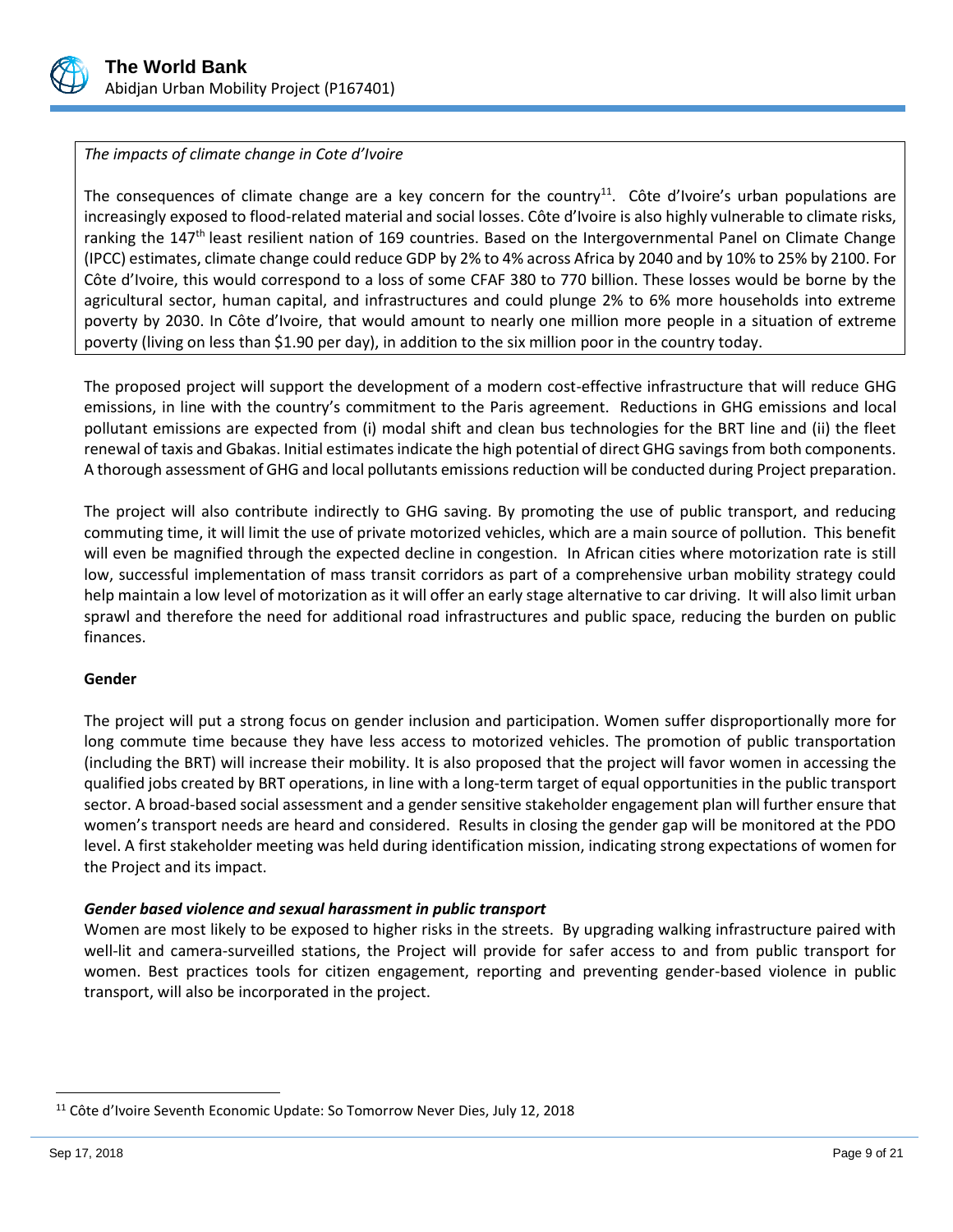

### **C. Proposed Development Objective(s)**

The Project Development Objective is to improve accessibility to opportunities and to increase efficiency of the public transport system along the Yopougon-Bingerville corridor and its feeder lines in Abidjan.

Key Results (From PCN)

The preliminary indicators that have been identified for measuring the key results of the project and the achievement of the PDO (to be finalized during project preparation) are as follows:

- (i) Average daily passenger ridership (disaggregated by gender) in the BRT buses per week or day
- (ii) Average rush hour in-vehicle travel time by public transport along the BRT corridor
- (iii) Annual net reduction of GHG emissions associated to the project
- (iv) Percentage of the population within GAA able to access the Plateau within 60 minutes during rush hour using the BRT. Sub-indicator: same criteria for the poor $^{12}$
- (v) Percentage of women employed by transport operators, supported by the project

Other intermediate indicators are as follows:

(i) Satisfaction rating by the supported transport system users and, specifically by women and other vulnerable groups

Reduction in the number of fatalities and serious injuries on the corridor before and after the implementation of the BRT, including accidents involving a BRT vehicle

#### **D. Concept Description**

1. Description

The proposed project is part of global initiative of improving urban mobility on the Est-West corridor. While the first component will support the establishment through a PPP of the East-West mass transit line between Yopougon and Bingerville, the other 3 components will address the inefficiencies of the urban mobility sector by (i) supporting the strengthening of SOTRA and restructuring of the formal bus transport network around the mass transport lines (North-South metro and East-West BRT line); (ii) supporting the organization of the artisanal transport sector; and (iii) supporting human capital development in the urban transport system. Project operational cost will be included in the fourth component.

The preliminary assessment indicates a total estimated project cost of around US\$350 million. This cost does not consider compensation linked to involuntary settlement or compensation of populations.

The allocation of resources between IDA and the private sector are only indicative as it will be determined during project preparation depending on the PPP structure.

<sup>&</sup>lt;sup>12</sup> Population living at or below the official poverty line.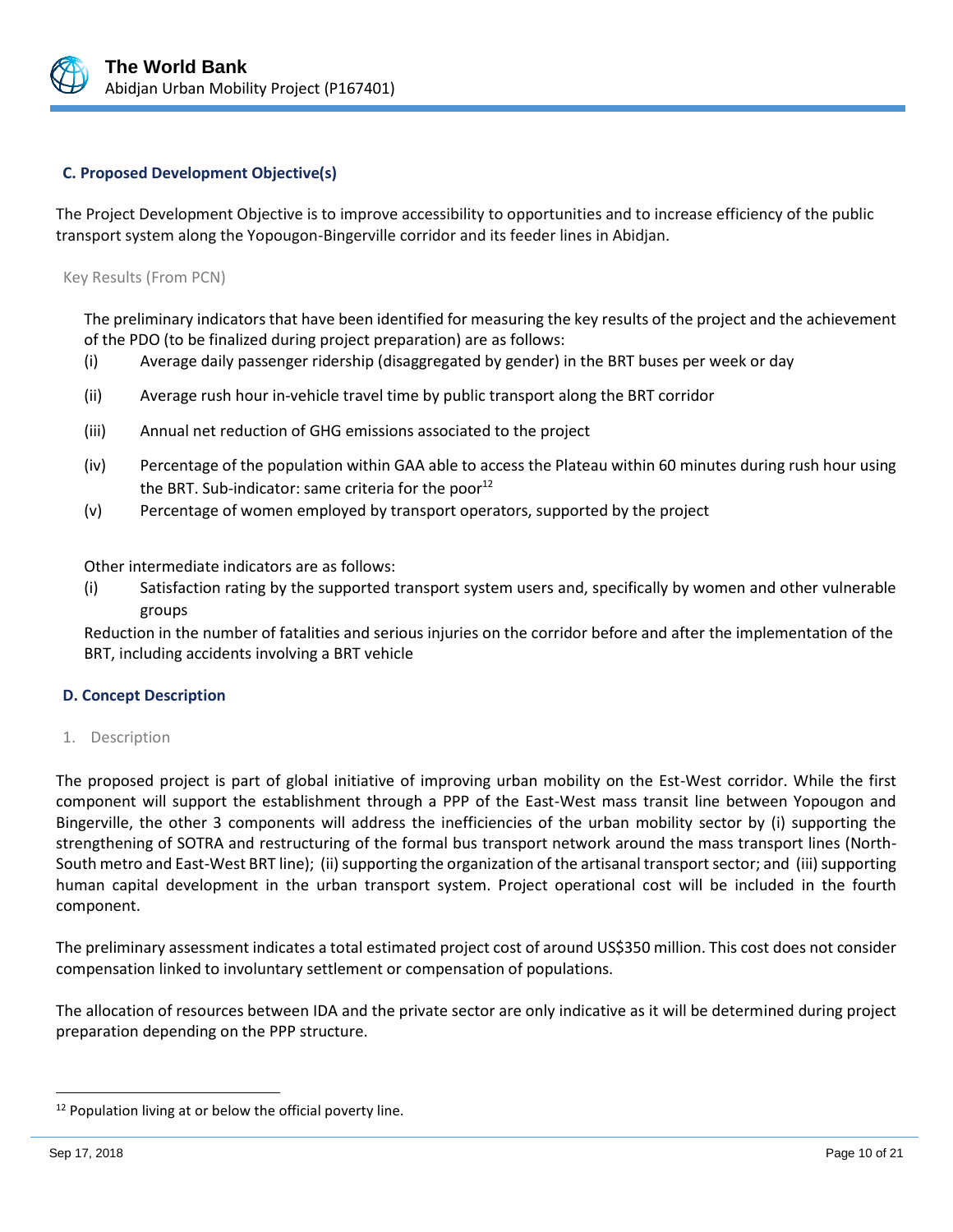

# <span id="page-10-0"></span>**Bus Rapid Transit – A Solution for African Cities**

**There is an urgent need to tackle urban mobility challenges in African cities.** African cities are indeed crowded, disconnected and costly. They lack reliable transportation limiting workers' job opportunities while preventing firms from reaping scale and agglomeration benefits.<sup>[13](#page-10-0)</sup> And this issue might worsen as urban areas in Africa will increase by more than 450 million people over the next 25 years. This trend will put deeper strain on existing public transport systems, exacerbating congestion, pollution and economic externalities.

**Among mass transit solutions, BRT represent reliable, cost-effective high capacity solutions.** While Rail train and subway transit systems can provide reliable, comfortable and safe transport services they are expensive and generally beyond the fiscal means of central or local governments in Africa. BRTs, on the other hand, can provide a high performance, high capacity (up to 40,000 max riders per direction per hour), high quality and cost-effective solution to urban dwellers. They offer a flexible and affordable solution to populations' transport needs (using existing roadways). Their limited environmental and social negative externalities and relatively short construction timeline make them ideal for high risk environments.

#### **Examples of successful BRTs around the world and their impact**

#### **Reduction in travel time**

- $\checkmark$  In Guangzhou (China), the introduction of the BRT in 2010 reduced travel times by 29 percent for bus riders and 20 percent for private car commuters;
- $\checkmark$  In Bogota, the first BRT line reduced travel time by 15 minutes per passenger day;
- $\checkmark$  BRT users in Istanbul can save 28 days' worth of commuting a year;
- $\checkmark$  In Johannesburg, the BRT reduced travel times by 13 minutes each way;
- $\checkmark$  In Lagos, commuting time fell by an average of 25 minutes along a 22-kilometer corridor and wait time was reduced from 45 minutes to 10.

#### **Environmental benefits – Reduction in pollution and improved road safety**

- Bogota's BRT (TransMilenio) and new regulations on fuel quality reduce CO2 emissions by an estimated 1 million tons a year. After implementation of the BRT, SO2 emissions declined 43 percent, NOx 18 percent, and particulate matter 12 percent;
- $\checkmark$  In Bogota, car crashes and injuries fell in two of the system's main corridors;
- $\checkmark$  In Lagos, the BRT project reduced CO2 emissions by 13 percent and greenhouse gas emissions by 20 percent.

**BRTs are well suited to African cities thanks to their cost-effectiveness, high capacity and potential impact. There are successful BRTs in Lagos and Dar es Salam and cities such as Dakar, Abidjan and Douala are in the process of implementing their first BRT systems.**

<sup>13</sup> "Lall, Somik Vinay; Henderson, J. Vernon; Venables, Anthony J.. 2017. *Africa's Cities : Opening Doors to the World*. Washington, DC: World Bank. © World Bank. https://openknowledge.worldbank.org/handle/10986/25896 License: CC BY 3.0 IGO."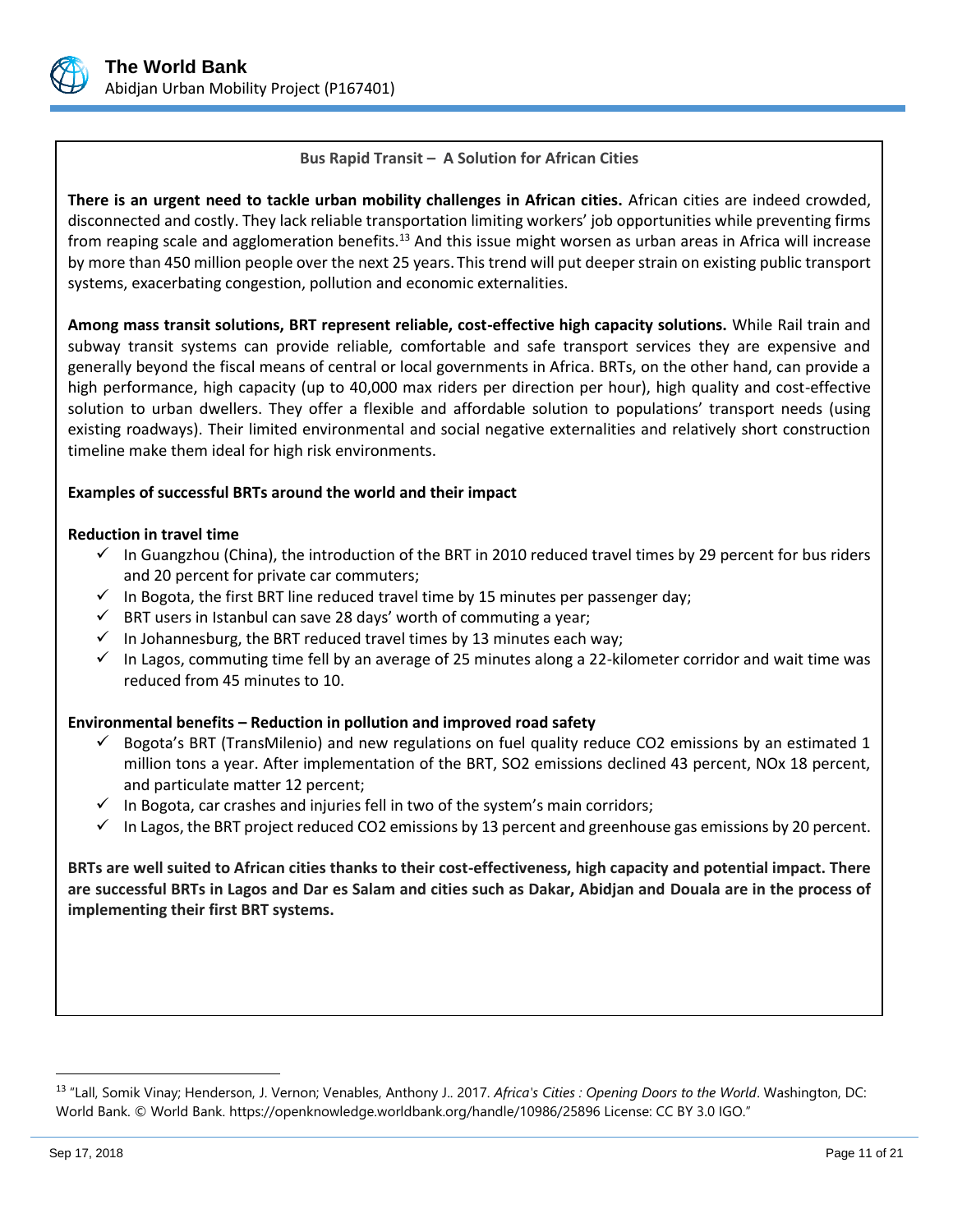

# **Component A: Establishment of the East-West Bus Rapid Transit (BRT) line between Yopougon and Bingerville (Estimated cost: USD260M, of which USD210M financed by IDA and a minimum<sup>14</sup> of USD50M expected private entity under a PPP)**

A technical study funded by the Swedish fund and completed in January 2018, assessed the feasibility of high-quality bus services along an East-West corridor and other routes. Results showed at that time that a BRT system could meet the demand along this axis at least in the short and medium term. A demand study (funded by the WB) is currently underway to audit the previous traffic studies and update the traffic model to confirm ridership and hence adequacy of mode (BRT versus Metro). Results are expected in November 2018.

An approximately 20 km long priority BRT corridor, made up of two sections that can be realized by phase, was identified: (1) the section Adjamé - Yopougon section with the new 4th bridge; and (2) the section Adjamé - Cocody by boulevard François-Mitterrand.

In the proposed design, the BRT route is fully segregated in the median of the roadway to guarantee the commercial speed. Stations will be closed with off-board fare collection system and will be at-level with bus platforms to enable faster boarding and aligning. The layout and design of the stations will be further defined in the detailed engineering studies to accommodate the available right of way (RoW) and expected demand.

Right-of-way reserves for BRT are already included in the PTUA (Projet de Transport Urbain d'Abidjan- funded by the AfDB), except for the expressway at the Plateau. The Ministry of Economic Infrastructure (MIE) has however agreed to amend the design at this location under the AfDB-financed project to accommodate the BRT infrastructure. The design of the three Bingerville road interchanges planned as part of the JICA-funded project already include the necessary arrangement for BRT insertion.

The proposed component will finance the following activities:

*Depending on the assessment of the PPP options, the share of IDA and private resources will be defined: for example, in addition to the rolling stock, the PPP scope might include the infrastructure and IDA as investment subsidies to finance the PPP sponsor or IDA resources could be used to directly fund a public contract for the infrastructure (EPC only)*

- i. Goods, works, and consultants' services for the construction of the BRT infrastructure including road infrastructure, crossroads, terminals, stations and depot(s), interchanges and park and ride facilities, walking infrastructure and crosswalks, corridor traffic management system, etc.;
- ii. Provision of a fleet of buses. Expected to be financed by the operator in charge of BRT operations;
- iii. Assistance to the work of mastery; technical, financial, and legal assistance to design, structure and implement the PPP for the BRT project;
- iv. Provision of ITS and fare collection systems (hardware and software) which will enable a centralized control of bus operations and fare management;
- v. Technical, economic, environmental and social studies;

<sup>&</sup>lt;sup>14</sup> Estimated amount: the specific scope and investment amount of a PPP are yet to be defined and are being studied with GIF support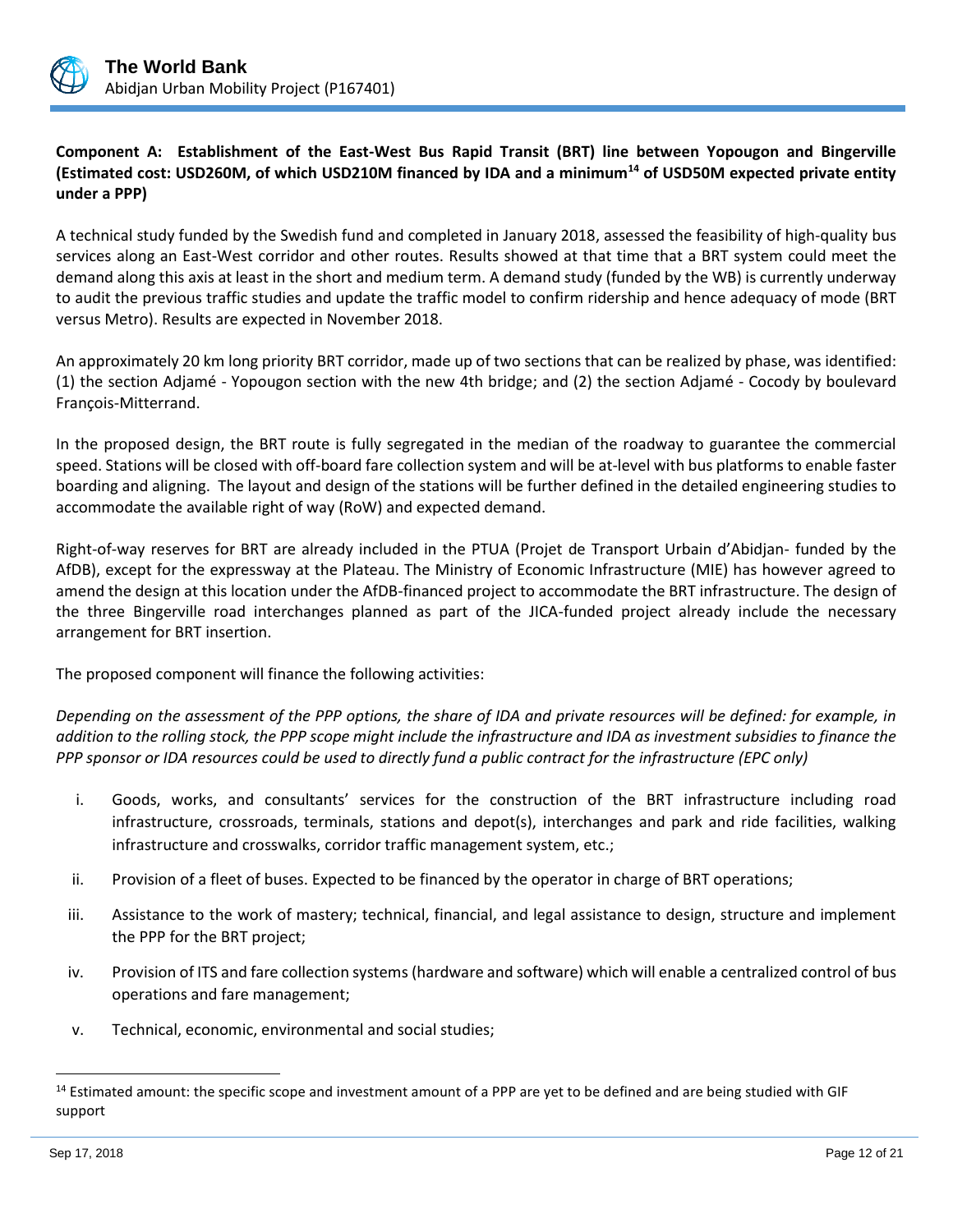

- vi. Institutional communication campaign and public communication;
- vii. Activities for the gender aspect in its 2 dimensions (security / fight against harassment and promotion of employment for women): communication / awareness campaigns, securing home-bus stops; activities for the promotion of women's employment in transport.
- viii. Activities for road safety aspects: Road Safety audits and assessments, education awareness campaigns, training, acquisition of specialized safety equipment
- ix. Climate Change Activities: studies on the GHG impacts; acquisition of specialized equipment (Air Quality Monitoring Station) and capacity training

# **Component B. Support for the strengthening of SOTRA and restructuring of the formal bus transport network around mass transit lines (North-South metro line and East-West BRT line) (Estimated cost: USD40M financed by IDA).**

Between 1998 and 2013, there was a significant change in the modal split in Abidjan. In absolute terms, users' interest in buses has decreased by almost 50% in 15 years, mainly because of the poor performance of the SOTRA reflected in their low commercial speed (less than 15 km/h), their insufficient coverage and obsolete equipment. The average waiting time for a SOTRA bus in 2013 has been around 30 minutes, far more than the average time for both the woro-woro and the gbaka. This is mostly due to the fact that the size of the SOTRA bus fleet has dropped dramatically due to the failure of the purchase of new buses over the past 26 years. While it owned 1,200 buses in 1987, less than half of its fleet is currently available. In addition, government compensations for the subsidization of the monthly passes of the students and civil servants are often delayed, causing financial problem for SOTRA. All of the above do not allow SOTRA to improve its operating performance in order to increase its market share.



*Figure 3: Evolution in the modal split of Abidjan between 1998 and 2013*

This component will finance the following activities:

- i. Technical assistances to restructure the bus network and improve feeder connections to the mass public transport network;
- ii. Goods, works and Consultant's services for road works along feeder routes, road works along vicinal roads to support the diverted traffic and provision of necessary elements (dedicated lanes, crossroads priority, stopping points, urban furniture etc.) to improve the quality of service and the commercial speeds of the bus network;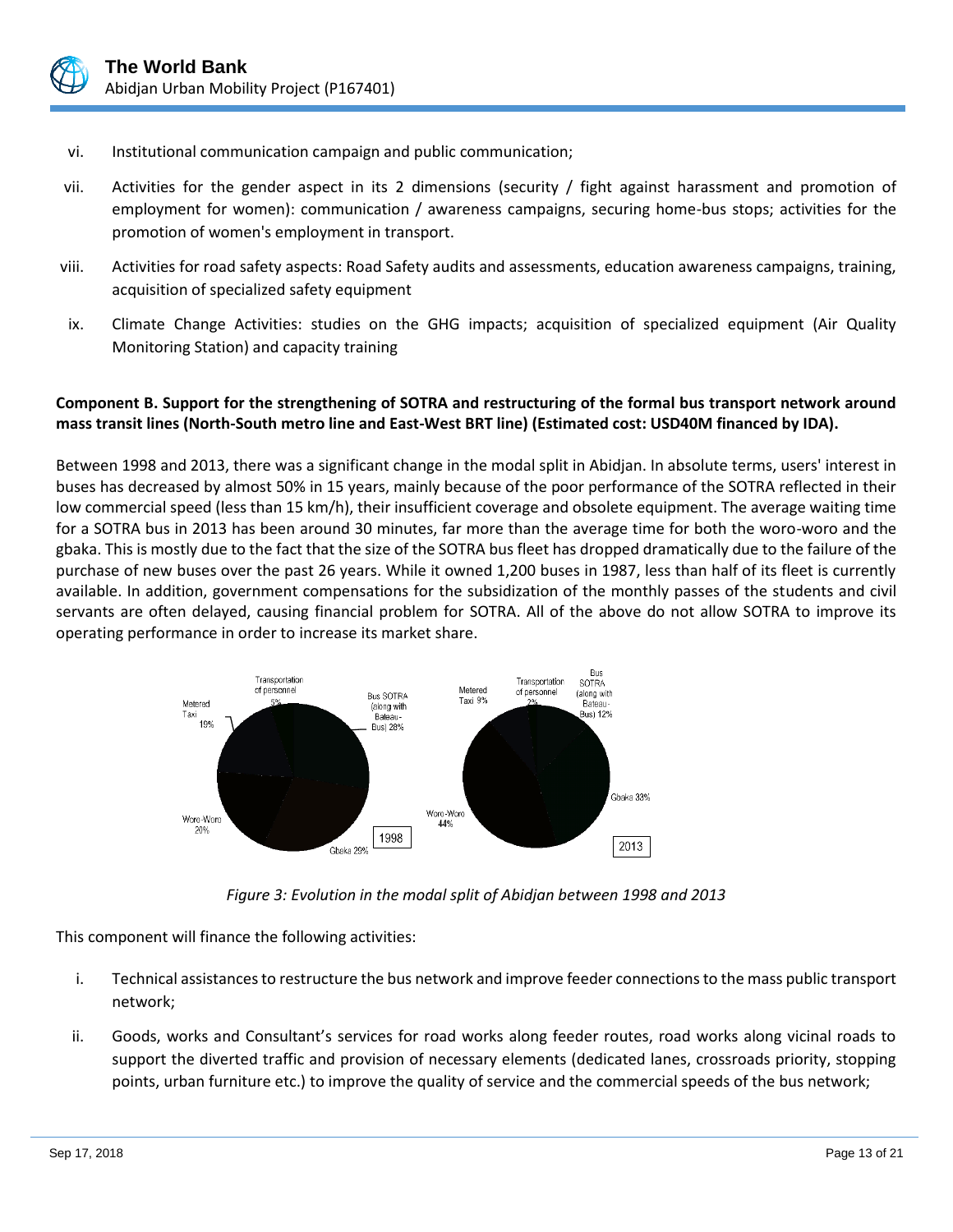

- iii. Technical assistance to increase SOTRA operating performance (via performance contracts), if deemed necessary support to a possible opening of the company capital to the BRT operator or other private capital in order to strengthen its equipment and know how;
- iv. Capacity building to SOTRA;
- v. Various other technical assistance activities to improve the quality of SOTRA services including but not limited to fare, physical and operational integration, parking management plans, traffic management plans, studies for improved integration of BRT in its urban environment (TOD), etc.

# **Component C. Support for the organization of the small-scale (artisanal) transport sector (Estimated cost: USD40M financed by IDA).**

The informal sector consisting of Gbaka, meter taxis, woro-woro, and inter-communal taxis accounts for 85 percent of public transport trips (alone the woro-woro and the gbaka account for the 77% of Abidjan's daily trips). It is thus an essential component of public transport in Abidjan. At the same time, the artisanal sector suffers from lack of coordination and regulation, wild competition and poor state of vehicles that pose safety, reliability, and pollution problems. The average age of the woro-woro and the gbakas is 22 and 17 years respectively, and due to lack of proper maintenance, the condition of the vehicles is often very poor.

The proposed project aims to integrate these service providers into an upgraded overall urban transport system and ensure that they efficiently complement larger-scale mass transit services (Metro, BRT, SOTRA), especially in the provision of the "last-mile services" in areas.

This component will hence aim at (i) organizing and professionalizing these operators, complementing and expanding actions that have already been initiated by the Government and/or the World Bank, to support the training of drivers and actions from the Ministry of Transport to improve state control over driving schools and strengthen capacity among drivers; and (ii) upgrading and renewing vehicle fleet based on existing mechanisms.

More specifically, the proposed component will finance:

- i. Activities for the organization of artisanal transport operators: assistance with the identification of the operators, their training and education (including support to an Alphabetization program), setting up a consultation and coordination platform, social security system, etc.;
- ii. Goods, works and consultancy services for taxis and Gbaka stations, loading / unloading areas and needed infrastructures to improve the efficiency of these services;
- iii. Incentive measures such as supporting the renewal of the urban transport fleet based on/ scaling up a leasing mechanism similar to the one set up under the PAMOSET project that is funding the development of a selfsustained truck renewal scheme (including the development of scrapping facilities, scaping premium, leasing from commercial banks supported by an IFC Risk Sharing Facility and potential IDA first loss guarantee).

#### **Component D. Human capital development and operational support (Estimated cost: USD10M financed by IDA).**

An essential element for the modernization of public transport is the availability of skilled workers to manage and operate the new system. The government's urban mobility program could be an opportunity to create a substantial number of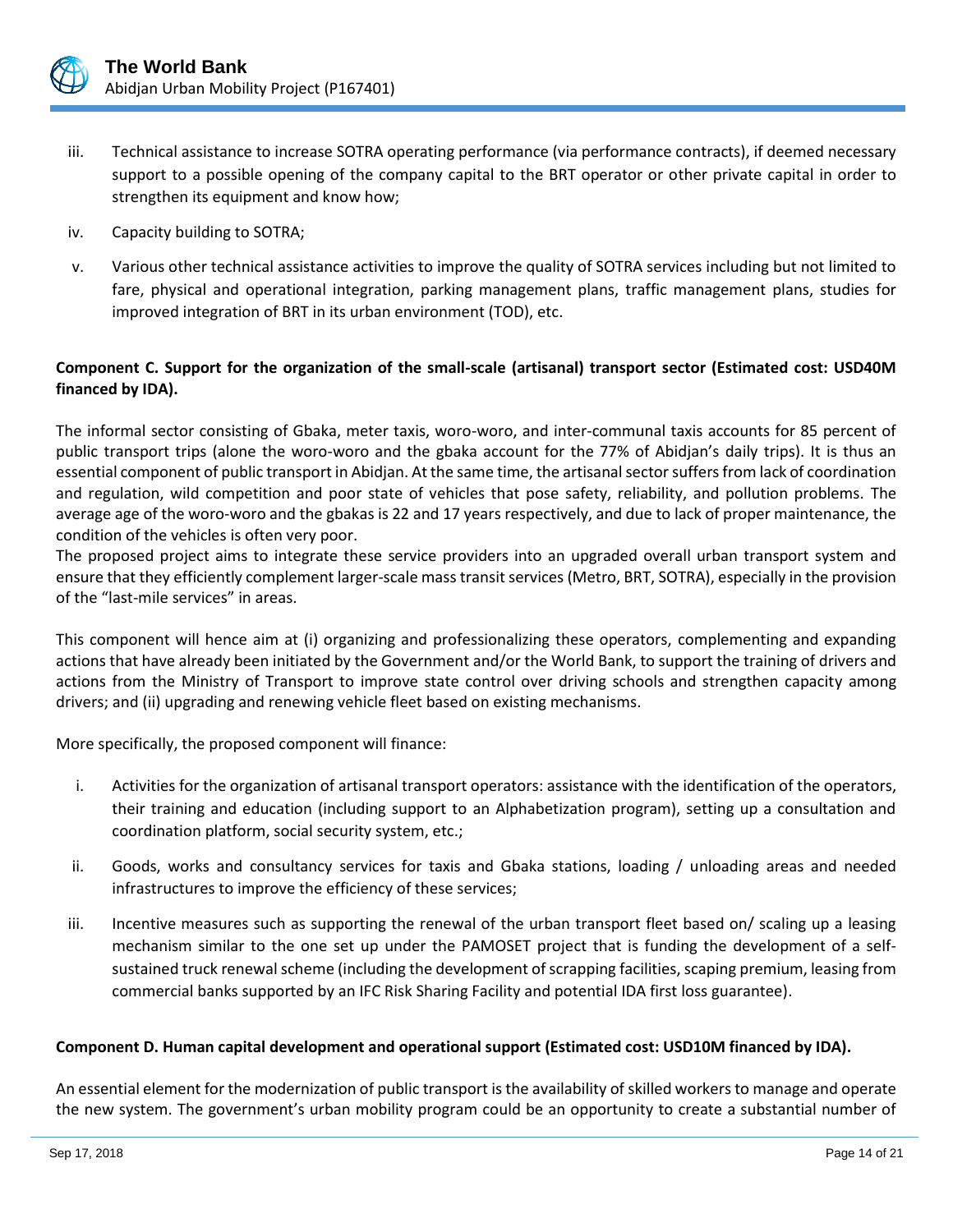

new jobs. There were over 13 million public transport employees worldwide (7.3 million working directly for public transport operators; 300,000 as managers and 5 million working in the public-sector supply chain) that number is expected to double by 2025, and most will occur in regions  $-$  such as sub-Saharan Africa – that have fast urban growth<sup>15</sup>. Whereas new technologies have the potential to increase the efficiency, safety and flexibility of public transport, the impact will be muted because jobseekers may not possess needed skills.

# **The labor market for a modern public transport sector:**

| New and newly defined occupations        | <b>Skills</b>                  |  |
|------------------------------------------|--------------------------------|--|
| Signal and Communications                | Data analytics                 |  |
| Bus fleet engineering                    | Predictive maintenance         |  |
| <b>Bus Service Route Operations</b>      | Bus asset management           |  |
| <b>Bus Depot Management</b>              | Cyber security                 |  |
| <b>Bus Interchange Management</b>        | <b>Bus Operations Security</b> |  |
| <b>Bus Operations Control Management</b> | <b>Fleet Management</b>        |  |
| <b>Automatic Fare Collection</b>         | <b>Traffic Control systems</b> |  |

*Adapted from "Skills Frame Work for Public Transport", Singapore Government*

Similar skills and competencies will be needed in the informal public transport system as well, even if not at the same level of qualification. The professionalization of the Gbaka and Woro-woro systems will not only require better trained drivers, but also new skills in fleet management, maintenance, fee collection, etc. There is every reason to believe that the informal urban transport system will also create new jobs.

Skills and qualifications frameworks have been established for urban transport workers in many countries, spanning both sophisticated and more modest operators, but such instruments do not yet exist in Côte d'Ivoire. In any case, from experience in many countries, opportunities for productive employment in urban transport requires a minimal level of basic education. Although the average education level of urban youth is much higher than found amongst elders and amongst rural populations, it remains low compared to countries with similar levels of economic development – mostly due to the impact of the crisis on the education system. However, this does not preclude training programs from being adapted to both the education levels of jobseekers and the skills needed in the sector.

Women tend to be under-represented in the transport sector worldwide and Côte d'Ivoire is no exception. Very few women (less than 20) are woro-woro, taxi or Gbaka drivers in Abidian and the women represent only 8% percent of the SOTRA workforce (total of about 4000 employees) and are mostly employed in clerical jobs (only 10 women are drivers or in the bus maintenance). The project will put a strong focus on gender inclusion and participation. It is also proposed that the project will favor women in accessing the qualified jobs created by BRT operations, in line with a long-term target of equal opportunities in the public transport sector.

The proposed component will aim to develop a vocational training system that meets existing and potential skills requirements of the formal and informal urban transport sector.

The proposed component will finance:

(i) Production and availability of evidence and data on skill profiles, requirements and gaps of the burgeoning urban transport sector; developing an urban transport sector skills and qualification framework)

 $15$  From 2001 to 2012, employment in the transport sector grew by 12.7% in South Africa, whereas total employment increased by 6.9%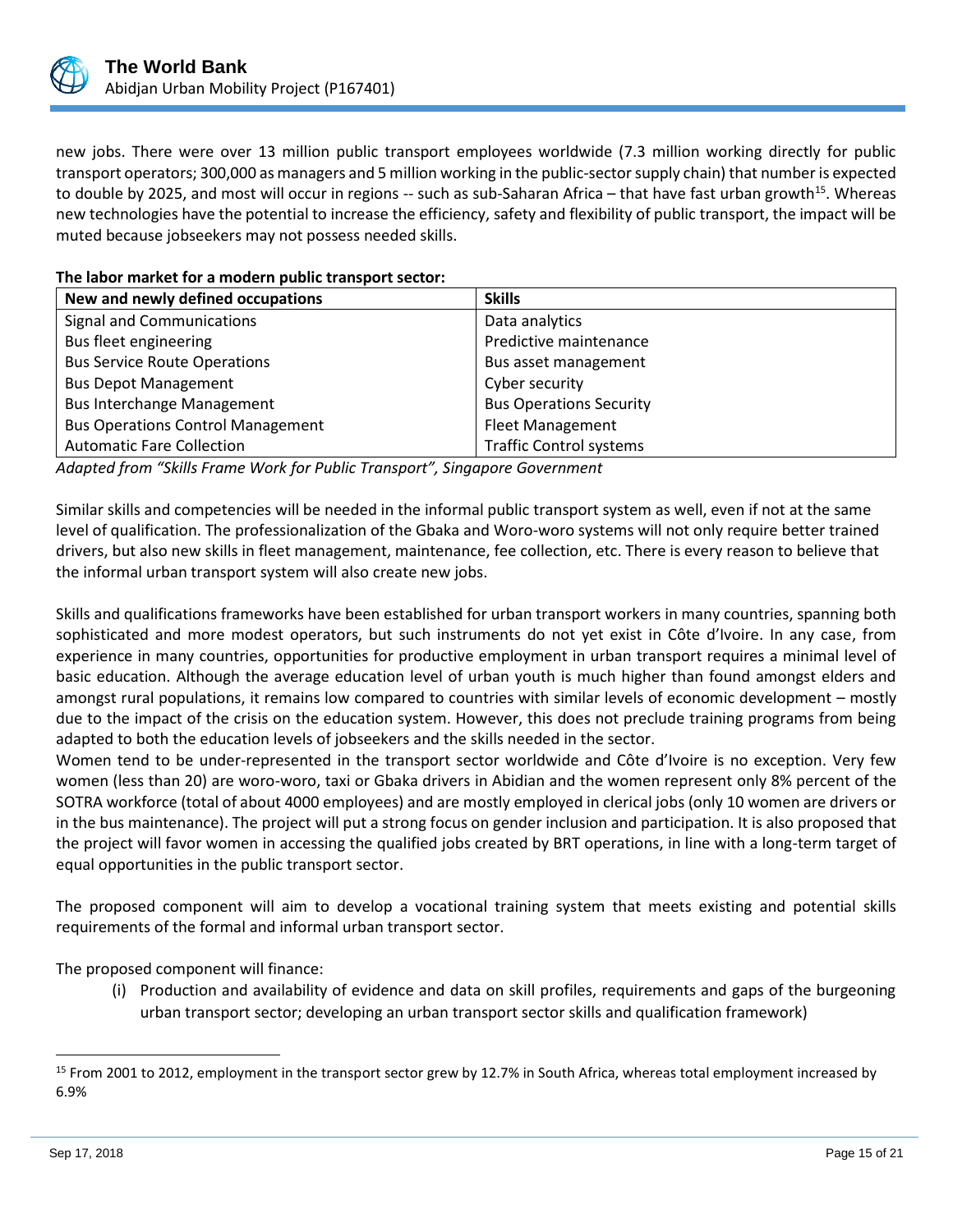

- (ii) Developing technical and vocational education programs that provide new skill sets for jobseekers and current workers of the modern urban transport/BRT (see list of skill sets above).
- (iii) Developing vocational education programs associated to the plans to modernize the informal sector (also refer to skill set above; link to caravan program.
- (iv) Project operational costs and capacity building in project preparation and implementation

#### 2. Overall Risk and Explanation

The project's overall risk rating is considered High.

Substantial macroeconomic risk since Cote d'Ivoire's macroeconomic performance remains vulnerable to external shocks, such as fluctuations in the price of key export commodities, and domestic uncertainty notably on the political front.

**Substantial technical design of the project and with the institutional capacity** of the implementing agencies as the proposed project would be the first BRT system in Côte d'Ivoire. Moreover, given that this would be the first BRT project in Abidjan based on a PPP structure, the lack of clear institutional arrangements defining the roles of transport operators in this new model may present challenges. There are also some fiscal risks associated to PPPs.

**High environmental and social risk**. The new BRT line is within the existing right of way of roads already financed by the PTUA project (AfDB). The safeguards documents (RAP and ESIA) were prepared and approved by the AfDB and will be revised by the World Bank team before they are published again. The legacy risk will be assessed, and mitigation proposed including audits of the RAP implementation. However, based on the complexity of the project and the number of affected people by the PTUA (26 082 people), possible delays may be expected at the implementation of the RAP. **The high social risk rating** is also justified by the counterpart funds to pay for resettlements based on past difficulties in mobilizing counterpart funds in Cote d'Ivoire.

The Gender Based Violence (GBV) risk was assessed **low** (9.7) using the Bank GBV Risk Assessment Tool. This low risk is a result of the country low prevalence of all forms of violence against women (low in comparison of the regional average) and the project situation in urban environment.

High stakeholders risk as the project will affect some vested interests: the SOTRA and informal sector could resist and see the BRT as competition.

#### **SAFEGUARDS**

#### **A. Project location and salient physical characteristics relevant to the safeguard analysis (if known)**

The project will be implemented in Abidjan District that hosts some sensitive ecosystems. There are Ebrié lagoon and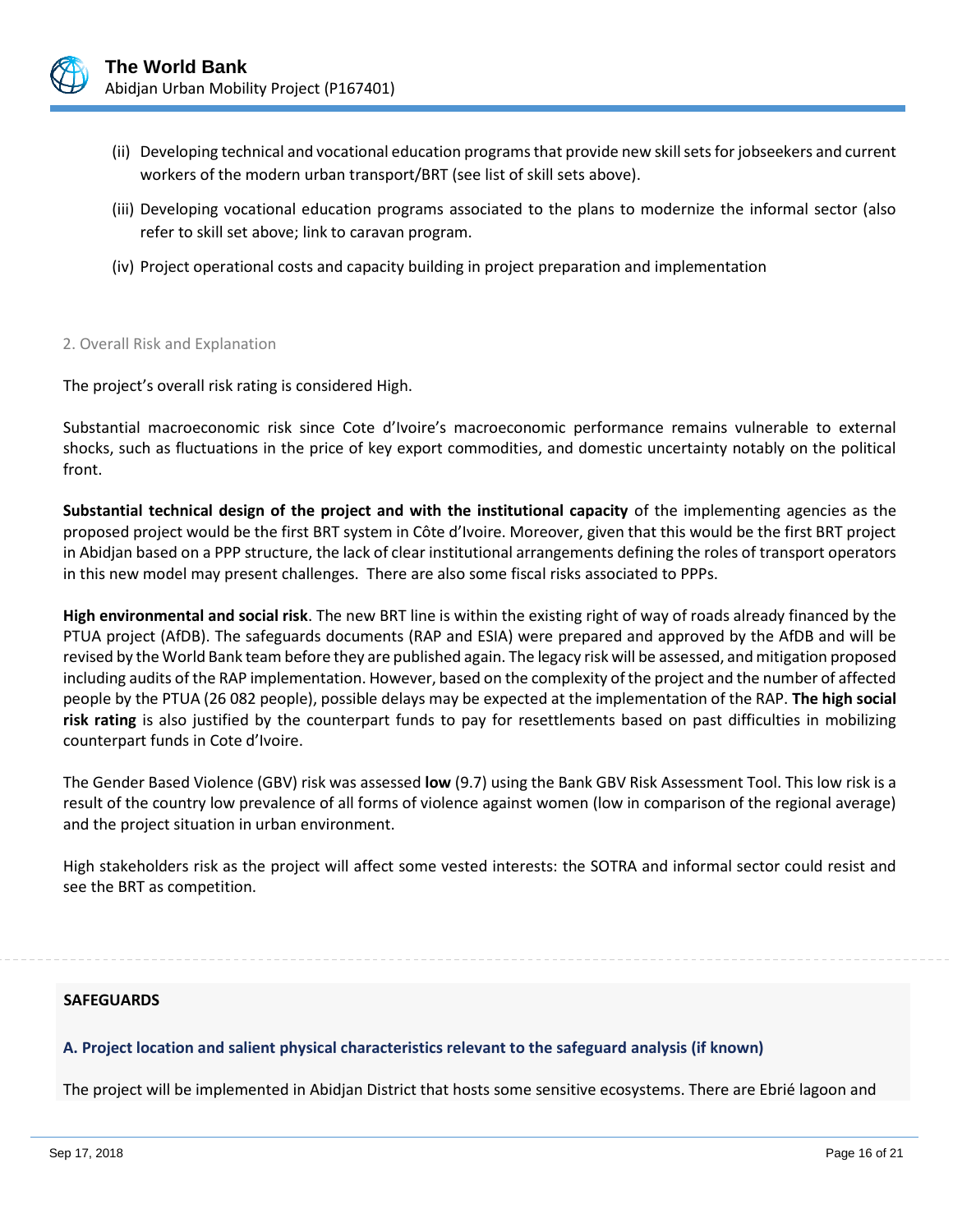

forested areas that play a role of green lungs for the inhabitants .However, the expected civil works will take place on existing roads.

# **B. Borrower's Institutional Capacity for Safeguard Policies**

In Cote d'Ivoire, the Ministry of Environment, and Sustainable Development (MINEDD) is responsible for setting policy guidelines on environmental issues and ensuring compliance with national environmental standards. It has different departments among which the National Agency of Environment (ANDE, Agence Nationale de l'Environnement) in charge of safeguards compliance of all projects in the country. The unit is qualified to review and approve environmental impact assessments and to ensure the monitoring of required mitigation measures. However, it faces some challenges in terms of the number of qualified staff, a lack of vehicles for field visits, a shortage of funds to finance the oversight of the implementation of the Environmental and Social Management Plans(ESMP). To reverse that situation, the Bank is currently providing capacity building in terms of trainings and logistic supports to the ANDE. In addition to that, the recipient has several years of experience in applying and implementing World Bank funded projects. That means, it is well familiar with bank's environmental and social safeguard policies requirements.

Lastly, the project will have its dedicated environmental safeguard specialist and social safeguard specialist. That means building efforts to support project implementation will be done by implementing recommendations to be determine in the safeguards instruments to be prepare for the project. It will also receive guidance from the Bank's environmental and social specialists during implementation support missions as well as through specific training sessions.

#### **C. Environmental and Social Safeguards Specialists on the Team**

Abdoul Wahabi Seini, Social Specialist Abdoulaye Gadiere, Environmental Specialist

#### **D. Policies that might apply**

| <b>Safeguard Policies</b>           | Triggered? | <b>Explanation (Optional)</b>                                                                                                                                                                                                                                                                                                                                                                                                                                                                                                                                                                                                                                                                                                                                                                                                                                                                                                                           |
|-------------------------------------|------------|---------------------------------------------------------------------------------------------------------------------------------------------------------------------------------------------------------------------------------------------------------------------------------------------------------------------------------------------------------------------------------------------------------------------------------------------------------------------------------------------------------------------------------------------------------------------------------------------------------------------------------------------------------------------------------------------------------------------------------------------------------------------------------------------------------------------------------------------------------------------------------------------------------------------------------------------------------|
| Environmental Assessment OP/BP 4.01 | <b>Yes</b> | This new operation will support the construction of 20<br>km long priority BRT corridor, made up of two sections<br>namely the section Adjamé - Yopougon with the new<br>4th bridge; and the section Adjamé - Cocody by<br>boulevard François-Mitterrand. Two Environmental<br>and Social Impact Assessment (ESIA) will be prepared,<br>meaning One for each section. The ESIA of the new<br>4th brigde being available (financed by the AfDB), the<br>bank's specialist will review it to make sure it is<br>consistent with safeguards policies triggered by the<br>project. For the rest of the activities, since their<br>locations are not determined with certainty to date,<br>an Environmental and Social Management<br>Framework(ESMF) will be developed. Once prepared,<br>the ESMF and the two ESIA will be reviewed by the<br>bank's safeguards specialists, consulted upon and<br>disclosed in Cote d'Ivoire, more specifically within the |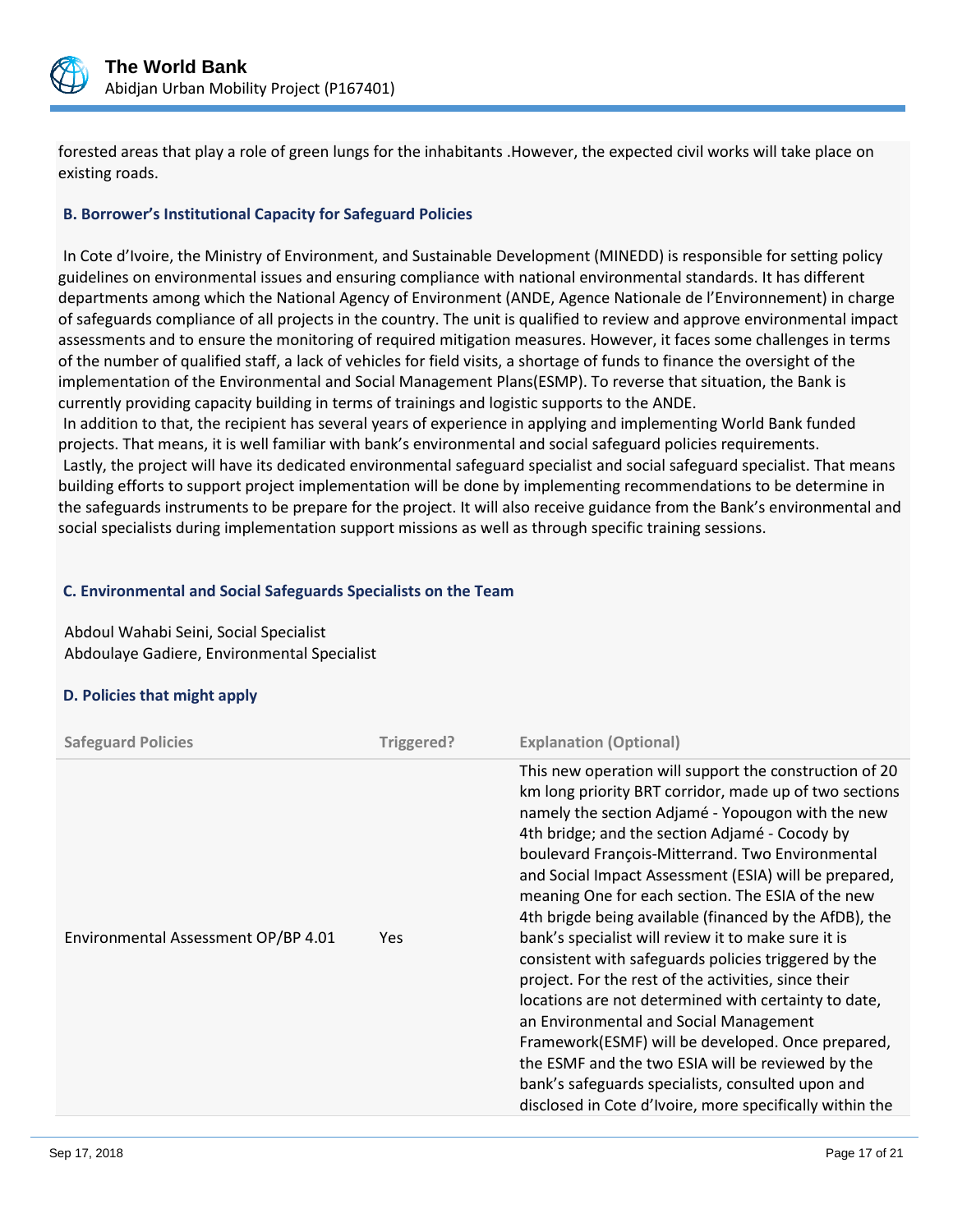

|                                                                   |     | District of Abidjan and at the World bank's website at<br>least 120 days prior to the board date.                                                                                                                                                                                                                                                                                                                                                                                                                                                                                                                                                                                                                                                                                                                                                                                                                                                                                                                                                                                                                                                                                                                                                                                                                                      |
|-------------------------------------------------------------------|-----|----------------------------------------------------------------------------------------------------------------------------------------------------------------------------------------------------------------------------------------------------------------------------------------------------------------------------------------------------------------------------------------------------------------------------------------------------------------------------------------------------------------------------------------------------------------------------------------------------------------------------------------------------------------------------------------------------------------------------------------------------------------------------------------------------------------------------------------------------------------------------------------------------------------------------------------------------------------------------------------------------------------------------------------------------------------------------------------------------------------------------------------------------------------------------------------------------------------------------------------------------------------------------------------------------------------------------------------|
| Performance Standards for Private Sector<br>Activities OP/BP 4.03 | No  | The policy is not triggered under this operation                                                                                                                                                                                                                                                                                                                                                                                                                                                                                                                                                                                                                                                                                                                                                                                                                                                                                                                                                                                                                                                                                                                                                                                                                                                                                       |
| Natural Habitats OP/BP 4.04                                       | No  | The project activities will not be implemented in areas<br>hosting natural habitats. All the activities will take<br>place on existing road-sections even the expressway.                                                                                                                                                                                                                                                                                                                                                                                                                                                                                                                                                                                                                                                                                                                                                                                                                                                                                                                                                                                                                                                                                                                                                              |
| Forests OP/BP 4.36                                                | No  | The project does not involve or affect forests.                                                                                                                                                                                                                                                                                                                                                                                                                                                                                                                                                                                                                                                                                                                                                                                                                                                                                                                                                                                                                                                                                                                                                                                                                                                                                        |
| Pest Management OP 4.09                                           | No  | The project does not involve pest management                                                                                                                                                                                                                                                                                                                                                                                                                                                                                                                                                                                                                                                                                                                                                                                                                                                                                                                                                                                                                                                                                                                                                                                                                                                                                           |
| Physical Cultural Resources OP/BP 4.11                            | Yes | The construction of infrastructures such as<br>interchanges and park and ride facilities, walking<br>infrastructure and crosswalks, corridor traffic<br>management system as well as other urban<br>infrastructures will induce excavations with potential<br>discoveries of physical cultural resources. That is why<br>the policy on physical cultural resources is triggered.<br>As due diligence regarding heritage properties, the<br>ESMF and ESIAs will include a chapter outlining how to<br>handle any chance finds or cultural assets within the<br>project area during excavation works.                                                                                                                                                                                                                                                                                                                                                                                                                                                                                                                                                                                                                                                                                                                                    |
| Indigenous Peoples OP/BP 4.10                                     | No  | The Project location does not cover Indigenous<br>Peoples as defined by the World bank.                                                                                                                                                                                                                                                                                                                                                                                                                                                                                                                                                                                                                                                                                                                                                                                                                                                                                                                                                                                                                                                                                                                                                                                                                                                |
| Involuntary Resettlement OP/BP 4.12                               | Yes | The new BRT line is aligned to a great extent with the<br>AfDB 's PTU-A, since it will use the new 4th bridge and<br>its accesses in order to connect Yopougon with the<br>rest of the city as well as a presentation of Most<br>infrastructure and facilities to be constructed under<br>this project are located within the existing right of way<br>of roads already financed by AfDB. However, based on<br>the relative complexity of this project which will build<br>on the AfDB already financed corridor, for which with<br>all the potential affected people, at this stage, there<br>no clear evidence on how the Resettlement was<br>handled with the AfDB financed actitivities, the OP<br>4.12 Involuntary Resettlement will be triggered. In<br>addition, the construction of the 4th Abidjan Bridge (<br>key investment that will facilitated the BRT system to<br>run between the Plateau and Yopougon districts!) is<br>estimated to affect 11 508 households, including 26<br>082 people that dwell in the area. The potential<br>estimated populations which will be affected by the<br>bridge's construction is described as bellow. 2 6,682<br>residential households, including 4869 tenants. 2760<br>activity households managing identified in the three<br>municipalities as follows: • Yopougon commune: 437 |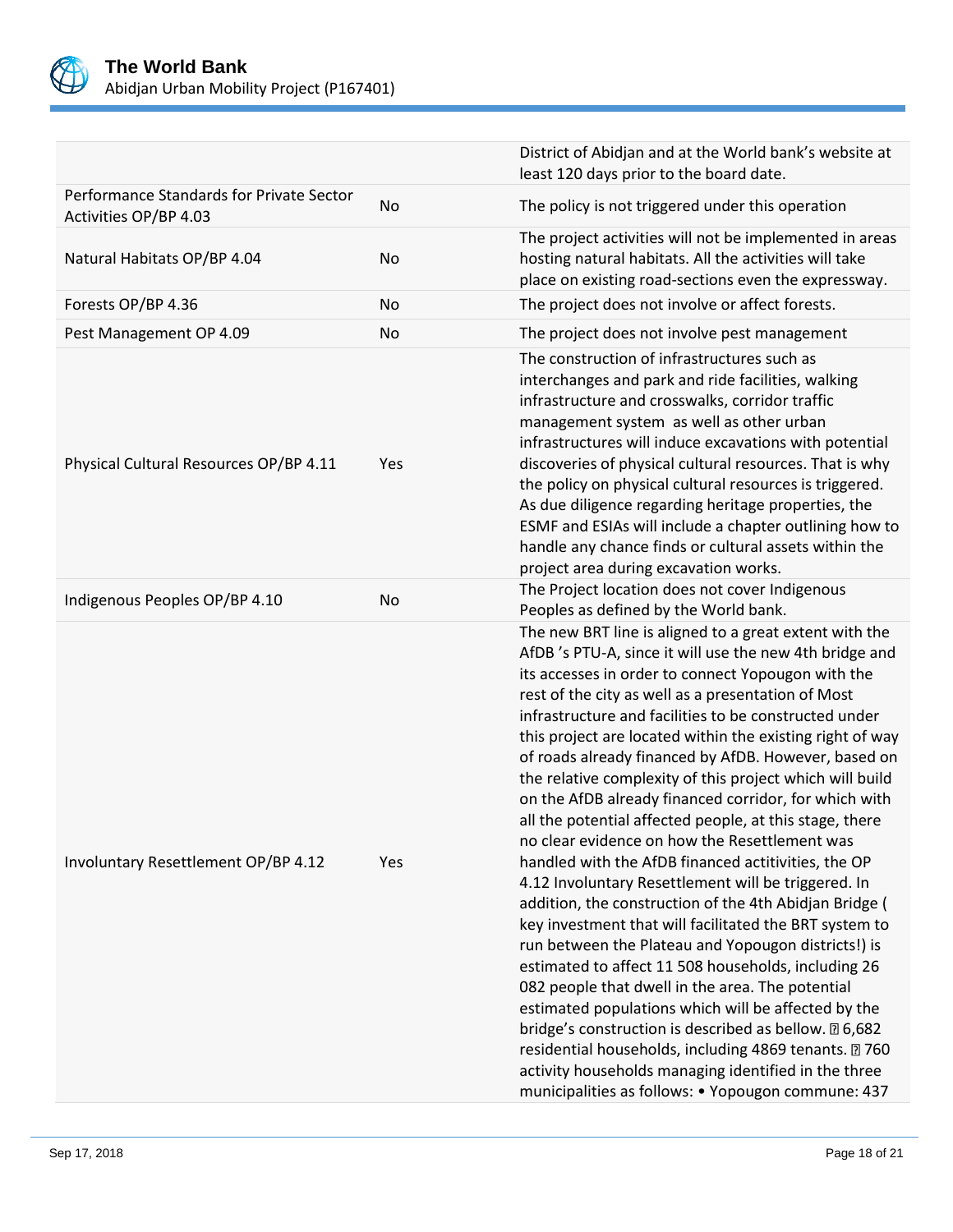

|                                                   |    | households; • Attécoubé: 222 households; • Adjamé:<br>1101 households. Potentially affected buildings: In<br>total, 6,967 buildings are potentially affected by the<br>project and identified as follows: 1. 4119 built in the<br>municipality of Yopougon; 2. 947 built in the<br>Commune of Adjamé 3. 1901 built in the municipality<br>of Attécoubé; Therefore, as recommended actions,<br>the existing RAP will be reviewed by the bank's social<br>safeguard specialist with the aim of verifying if its<br>quality is in line with Bank standards. Additionally,<br>when the RAP of the expressway at the Plateau will be<br>ready that RAP will also be review by the bank's<br>specialist to ensure that all the bank's requirements<br>regarding resettlement are met. Particularly the<br>components C and D, may have social implications<br>(for ex. organization of operators; social security<br>system; incentive measures; provisions for vulnerable<br>groups; establishment of qualification frameworks),<br>that may overall result in job creation, but will<br>necessarily also adversely impact some people (for ex.<br>those who cannot meet qualifications requirements,<br>or afford to take part in opportunities). To take into<br>account such impacts, a social assessment will be done<br>to help inform further design and implementation of<br>these components. Lastly, a Resettlement Policy<br>Framework(RPF) will also be developed as due-<br>diligence for the other activities whose locations are<br>not determined yet. Once prepared, the RPF will be<br>reviewed by the bank's safeguards specialist,<br>consulted upon and disclosed in Cote d'Ivoire, and at<br>the World bank's website at least 120 days prior to the<br>board date. |
|---------------------------------------------------|----|-------------------------------------------------------------------------------------------------------------------------------------------------------------------------------------------------------------------------------------------------------------------------------------------------------------------------------------------------------------------------------------------------------------------------------------------------------------------------------------------------------------------------------------------------------------------------------------------------------------------------------------------------------------------------------------------------------------------------------------------------------------------------------------------------------------------------------------------------------------------------------------------------------------------------------------------------------------------------------------------------------------------------------------------------------------------------------------------------------------------------------------------------------------------------------------------------------------------------------------------------------------------------------------------------------------------------------------------------------------------------------------------------------------------------------------------------------------------------------------------------------------------------------------------------------------------------------------------------------------------------------------------------------------------------------------------------------------------------------------------------------------------------------------|
| Safety of Dams OP/BP 4.37                         | No | The project will neither finance dams, nor rely on<br>dams.                                                                                                                                                                                                                                                                                                                                                                                                                                                                                                                                                                                                                                                                                                                                                                                                                                                                                                                                                                                                                                                                                                                                                                                                                                                                                                                                                                                                                                                                                                                                                                                                                                                                                                                         |
| Projects on International Waterways<br>OP/BP 7.50 | No | The project is not expected to affect international<br>waterways.                                                                                                                                                                                                                                                                                                                                                                                                                                                                                                                                                                                                                                                                                                                                                                                                                                                                                                                                                                                                                                                                                                                                                                                                                                                                                                                                                                                                                                                                                                                                                                                                                                                                                                                   |
| Projects in Disputed Areas OP/BP 7.60             | No | The project will not be located in a disputed area.                                                                                                                                                                                                                                                                                                                                                                                                                                                                                                                                                                                                                                                                                                                                                                                                                                                                                                                                                                                                                                                                                                                                                                                                                                                                                                                                                                                                                                                                                                                                                                                                                                                                                                                                 |

# **E. Safeguard Preparation Plan**

Tentative target date for preparing the Appraisal Stage PID/ISDS

Mar 01, 2019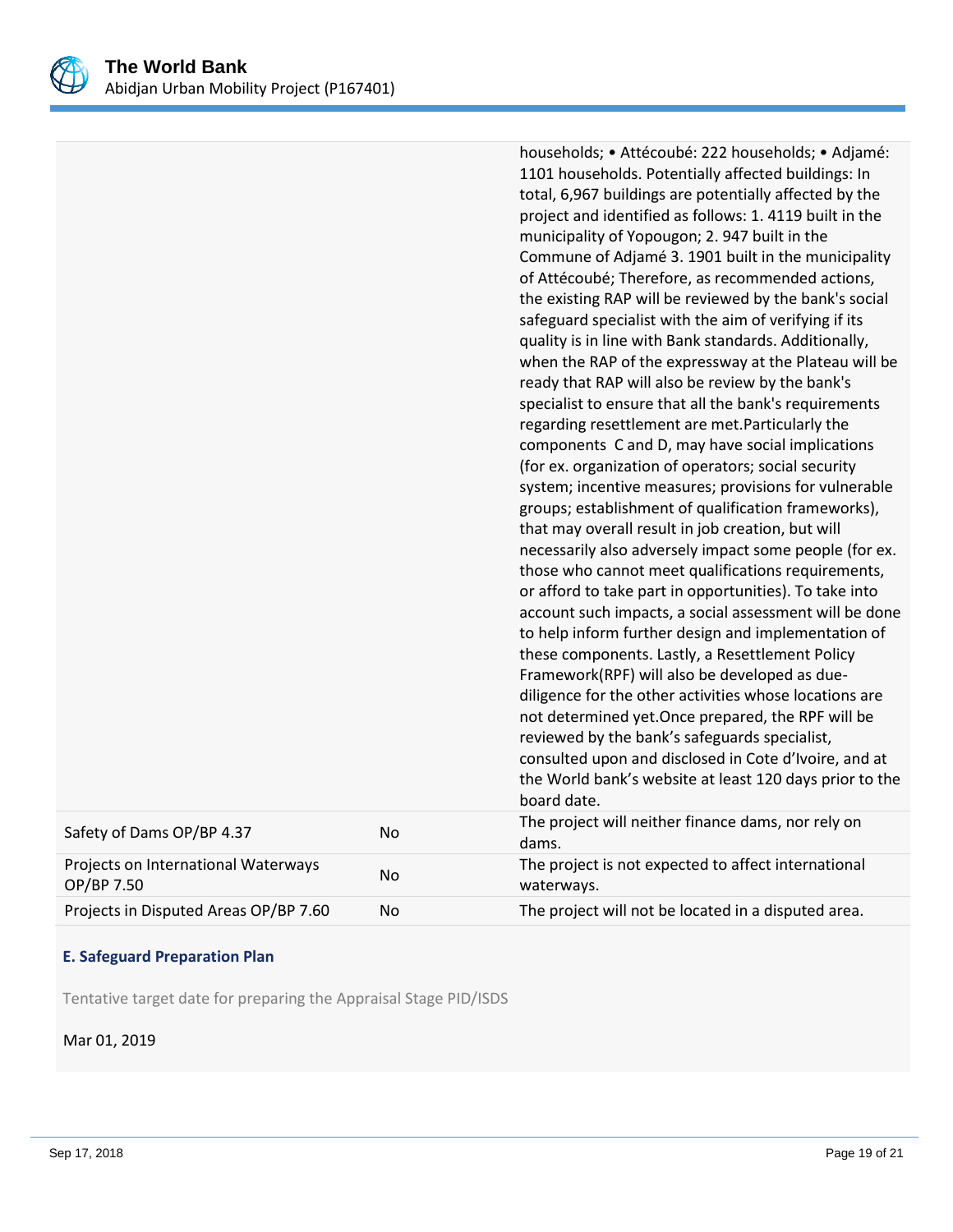

Time frame for launching and completing the safeguard-related studies that may be needed. The specific studies and their timing should be specified in the Appraisal Stage PID/ISDS

The following safeguard instruments are expected to be prepared during the preparation phase: i) an Environmental and Social Management Framework (ESMF), (ii)Two Environmental and Social Impact Assessments(ESIA) and, iii) a Resettlement Policy Framework (RPF). All these safeguard documents will be reviewed consulted upon and disclosed by the Government of the Republic of Cote d'Ivoire, and at the World Bank's Website prior to the Decision Meeting. In the meantime, Bank's safeguards specialists will reviewed the existing ESIA and RAP to evaluate its compliance with Bank's policies. If need be, complementary studies will be recommended by the Bank prior to the commencement of civil works.

#### **CONTACT POINT**

#### **World Bank**

Anne Cecile Sophie Souhaid, Franck Taillandier Sr Transport. Spec.

#### **Borrower/Client/Recipient**

THE REPUBLIC OF COTE D'IVOIRE Adama Coulibaly Director of Cabinet adcoulibaly@hotmail.com

#### **Implementing Agencies**

Ministry of Transport Romain Kouakou Directeur Général des Transports Terrestres et de la Circula rokkouakou@yahho.fr

#### **FOR MORE INFORMATION CONTACT**

The World Bank 1818 H Street, NW Washington, D.C. 20433 Telephone: (202) 473-1000 Web:<http://www.worldbank.org/projects>